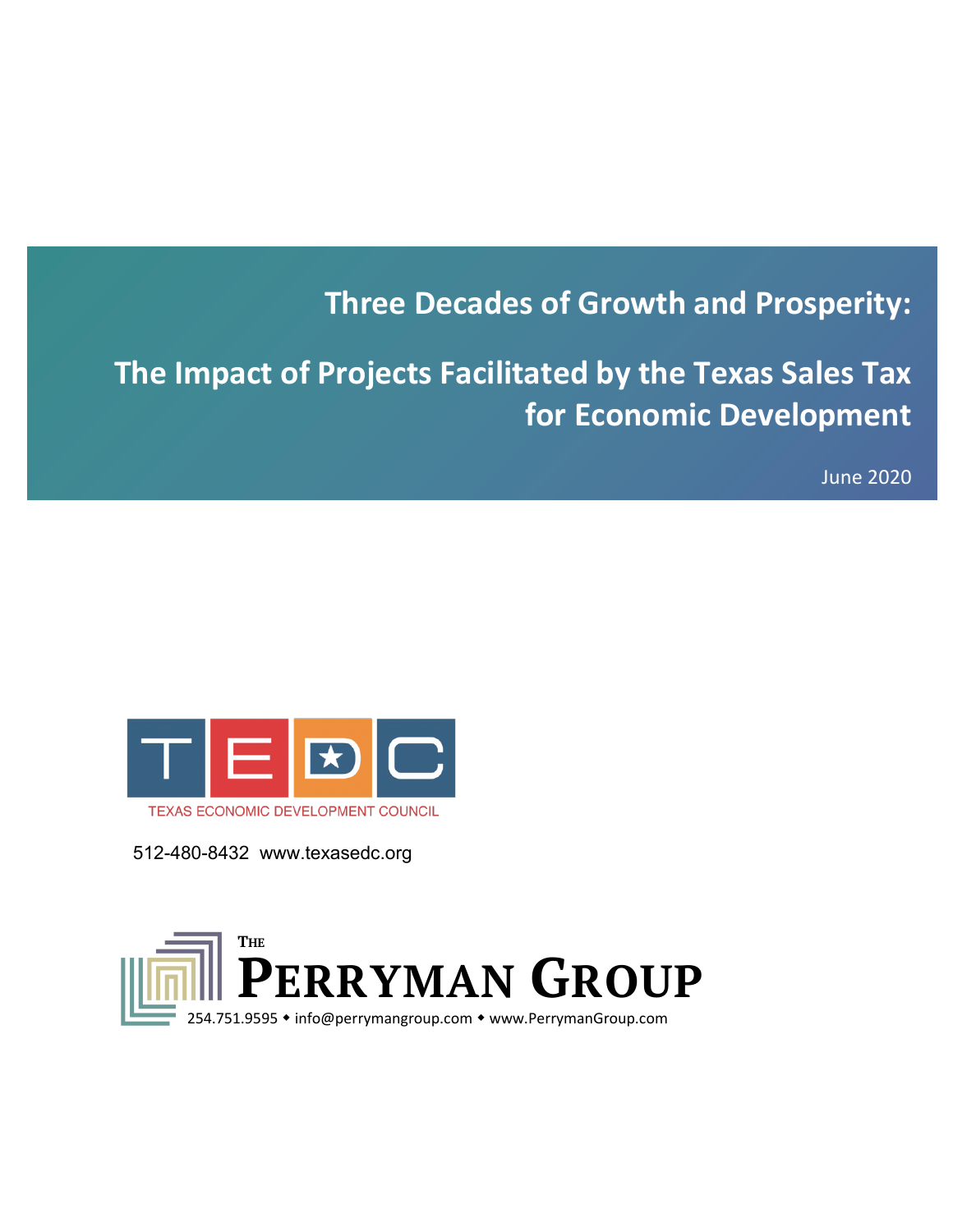Ĭ.

# **Contents**

| Importance of Proactive Economic Development Efforts 3                        |  |
|-------------------------------------------------------------------------------|--|
| Economic Benefits of Projects Facilitated by the Texas Sales Tax for Economic |  |
|                                                                               |  |
|                                                                               |  |
|                                                                               |  |
|                                                                               |  |
|                                                                               |  |
|                                                                               |  |
|                                                                               |  |
|                                                                               |  |
|                                                                               |  |
|                                                                               |  |
|                                                                               |  |
|                                                                               |  |
|                                                                               |  |

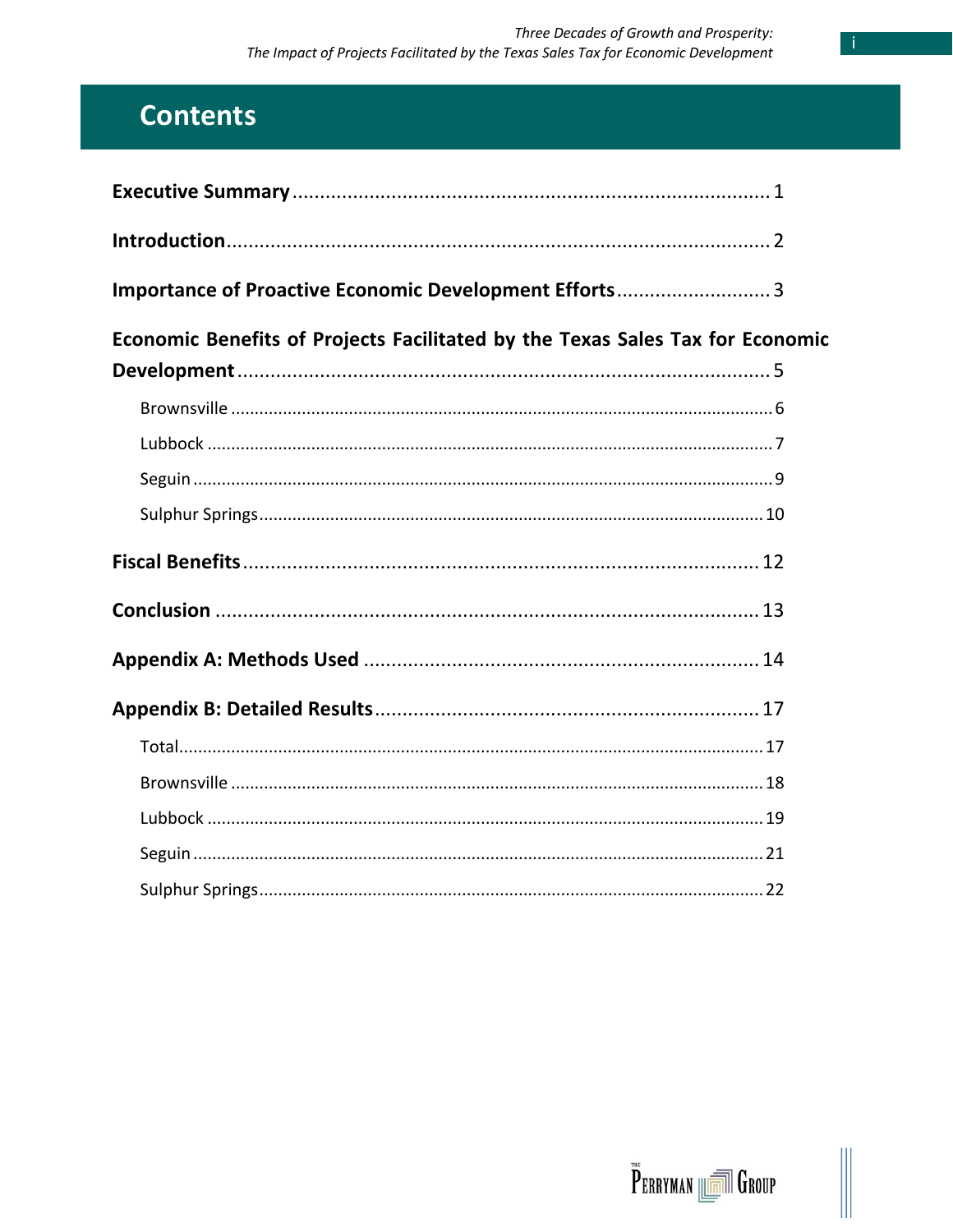# **Executive Summary**

• Texas has been one of the strongest performing states in the US for a number of years, attracting more major corporate locations and expansions than any other and regularly topping lists of the best places to do business.

• For 30 years, the local-option sales tax for economic development has been crucial to the success of the state. In the increasingly competitive environment for desirable corporate activity, it is imperative that Texas continue to utilize effective economic development tools such as the local-option sales tax for economic development to remain a top state for business.

• The Perryman Group estimates that the total economic benefits of projects facilitated by the sales tax for economic development include more than **\$110.1 billion** in annual gross product and almost **1.2 million** jobs. These benefits are spread across industries and positively affect communities large and small throughout the state.

o More than **20% of the net new jobs** generated in Texas over the past 30 years have involved efforts funded by the economic development sales tax.

o The average productivity of these jobs is more than **33% higher** than the state average.

o This activity presently constitutes **11.6%** of Texas gross product and **9.5%** of earnings.

o Every dollar paid by taxpayers to support these efforts yields **\$131.84** in output and **\$82.42** in income.

• The economic stimulus associated with projects facilitated by the economic development sales tax lead to a notable increase in tax receipts to the State and local government entities including cities, counties, schools, and special districts.

o The Perryman Group estimates that the fiscal benefits to the State of Texas from projects facilitated by the sales tax for economic development include **\$7.1 billion** per year, with **\$4.9 billion** per year to local taxing entities across the state.

 $\circ$  These benefits represent a net annual return on the total economic development sales taxes paid by Texas taxpayers over the past 30 years of **51.5%** to the State and **35.6%** to local taxing authorities. o Every dollar of economic development sales tax revenue brings **\$8.49** to the State and **\$5.87** to local taxing authorities.

• The future prosperity of communities across Texas and the state as a whole is enhanced by the resources provided by the sales tax for economic development and it has long been an indispensable asset in keeping Texas at the forefront of success.

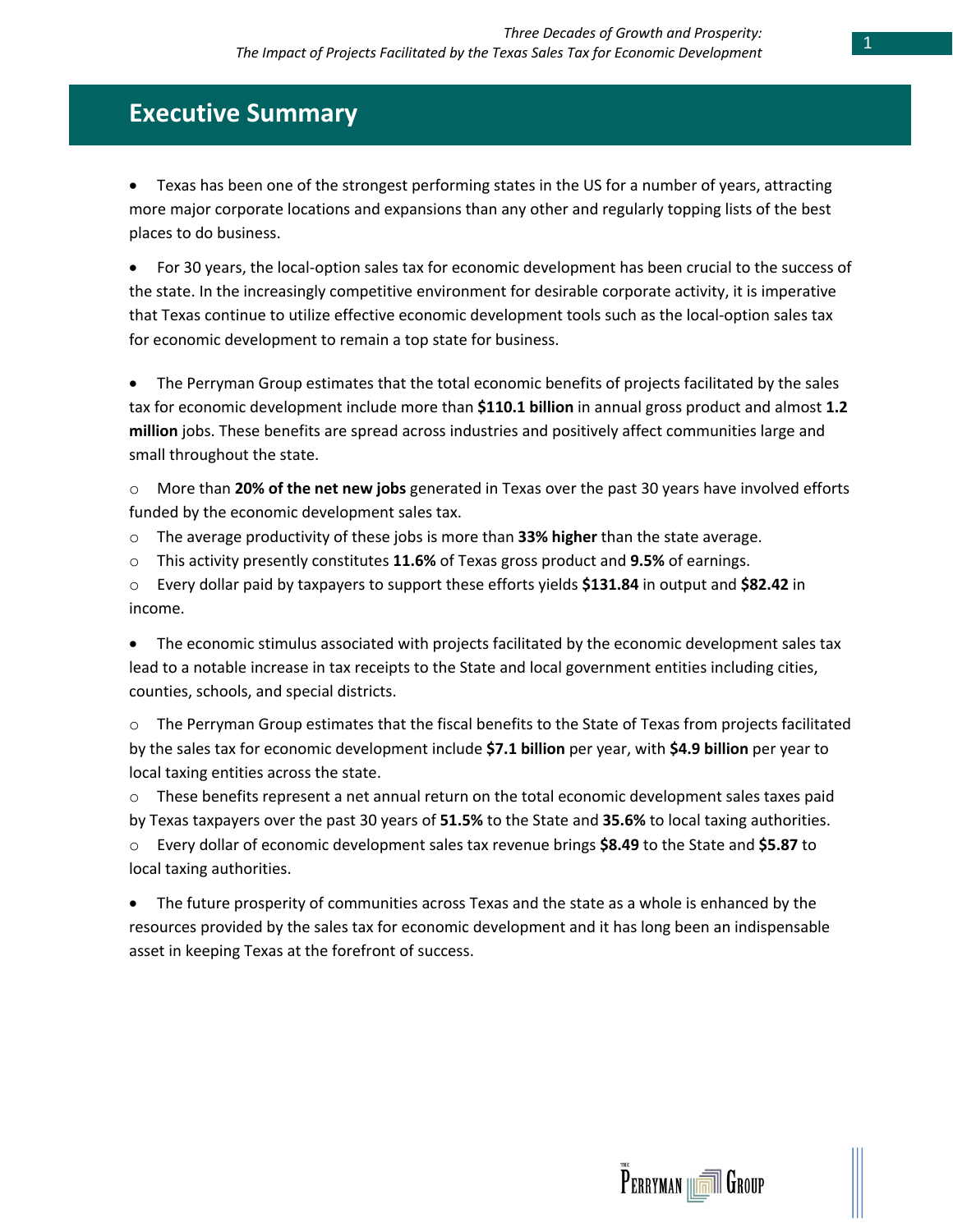# **Introduction**

Texas has been one of the strongest performing states in the US for a number of years, attracting more major corporate locations and expansions than any other and regularly topping lists of the best places to do business. As examples, the state has won the "Governor's Cup" for the most major projects for the past eight consecutive years and was recently named the "State of the Decade" by *Site Selection*  magazine.

Texas has also emerged as the unabashed US leader in global trade, bringing both enormous opportunities and vulnerabilities. While natural resources such as oil and gas reserves, abundant raw

For 30 years, the local-option sales tax for economic development has been crucial to the success of the state.

land, a generally favorable tax and regulatory climate, lower cost of living than many other major areas, and a comparatively young and growing population clearly play a role in the state's success, proactive economic development efforts have been critical to economic gains. Given the intensive level of

competition that is likely to surface as areas seek to emerge and rebuild in the aftermath of the coronavirus pandemic, they will become even more important in the future.

For 30 years, the local-option sales tax for economic development has been crucial to the success of the state. The more than 700 economic development corporations (EDCs) across the state utilize these

funds for a variety of purposes which enhance growth patterns and have generated substantial increases in business activity and jobs. It represents by far the largest single source of resources allowing Texas to compete with other states and areas around the globe for economic activity. Over 20% of the

Over 20% of the net new jobs generated in Texas over the past 30 years have involved efforts funded by the economic development sales tax.

net new jobs generated in Texas over the past 30 years have involved efforts funded by the economic development sales tax.

The Perryman Group (TPG) was recently asked to (1) provide a perspective on the importance of proactive economic development and (2) estimate the economic benefits of projects facilitated by the sales tax for economic development.

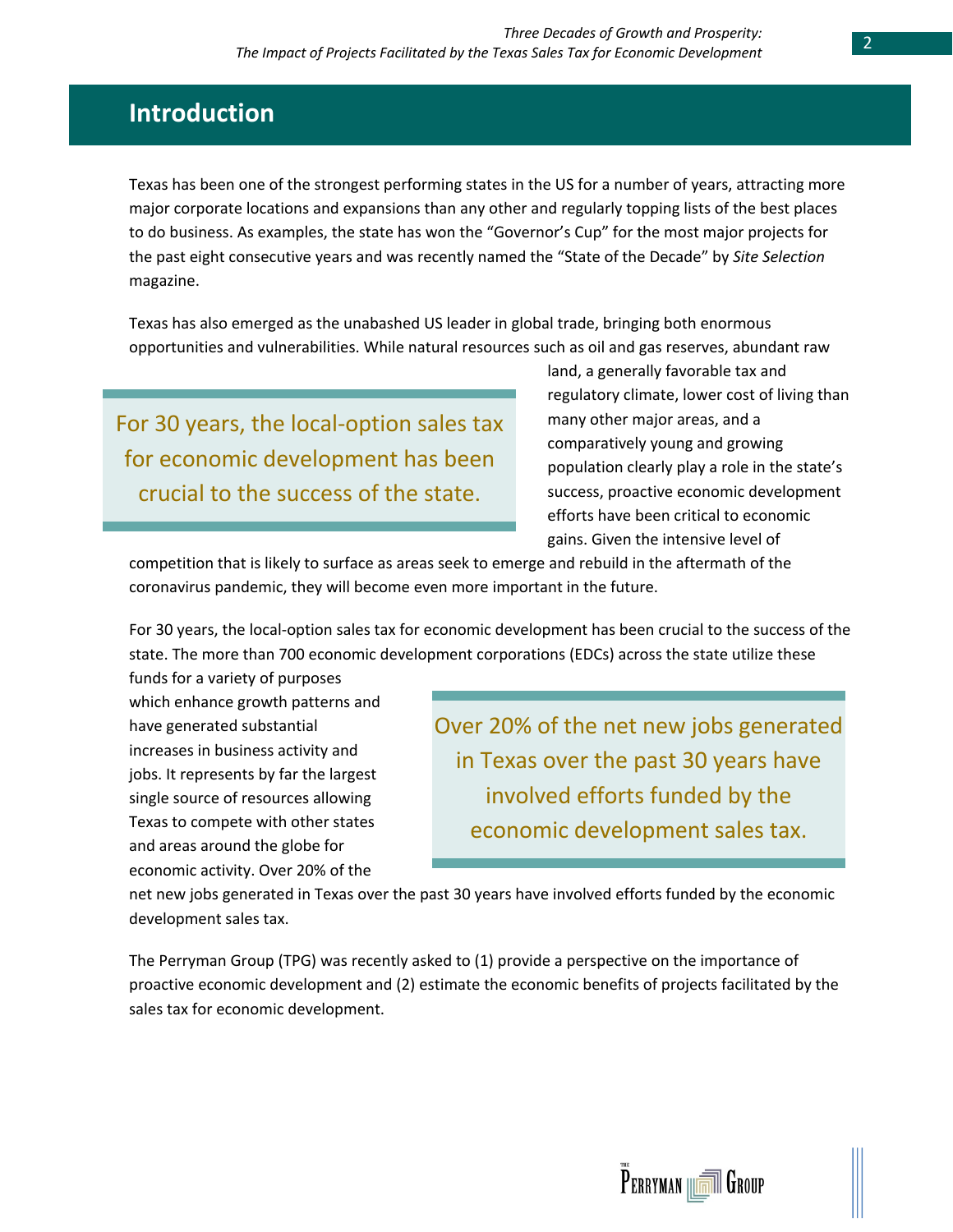# **Importance of Proactive Economic Development Efforts**

In the increasingly competitive environment for desirable corporate activity, it is imperative that Texas continue to utilize effective economic development tools (such as the local-option sales tax for economic development) to remain a top state for business. As the economy and population evolve and business needs change, past performance will not be enough to ensure future success.

Although incentives are sometimes viewed as controversial, they are integral to economic growth and opportunities for all Texans. On a philosophical level, the value and merits of various types of incentives may be legitimately debated. Indeed, in an ideal world, they might not exist to the extent that they do (or even at all). In the current environment, however, incentives can and often do play a role in securing a location, expansion, or retention. In fact, approximately 95% of all areas make use of them. Even in an environment where companies have broader goals and objectives, they must remain cognizant of their overall costs. The market will accept no less.

In fact, the role of incentives can be readily understood by considering the economic development process in a market context.<sup>1</sup> It is rare that a facility can only locate in one area. There are typically several sites for which long-term costs are approximately equivalent. Thus, there is likely to be a "short list" of potential communities with the necessary infrastructure, workforce, and other basic needs of the firm. As the final selection process unfolds, the management of the firm seeking a new location has a fiduciary responsibility to provide optimal value to its owners over time. Similarly, if site selection consultants (internal or external) are involved, as they typically are in major projects, there is an expectation that they will bring substantial "value-added" to the process. Like most modern markets, this one is characterized by high levels of information access. Companies are well aware of the availability of incentives and the process of obtaining them. The recent Amazon location process effectively illustrated this phenomenon. In such an environment, various areas are compelled to differentiate themselves from one another. The idea is to create a "tipping point" which drives the decision. In most instances, this objective can only be accomplished through a competitive incentive package. The dislocations from COVID-19 will only amplify this reality.

Given these realities in a process driven by comparative advantage, areas without meaningful programs will be decidedly handicapped in their efforts. The challenge for economic development professionals and leaders thus becomes one of assuring that programs are effectively structured, properly administered, and reflective of local priorities.

To maintain a leadership position in economic success, Texas must stay on par with or exceed other areas in economic development efforts including incentives. The state's long history as a center for growth illustrates the simple fact that incentives such as those funded by the sales tax for economic



<sup>1</sup> For additional discussion of this topic, see The Perryman Group's October 2019 report "The Market for Prosperity: What Every Community Needs to Know to Optimize Economic Development," hosted at https://www.perrymangroup.com/media/uploads/reports/perryman-the-market-for-prosperity-10-2019.pdf.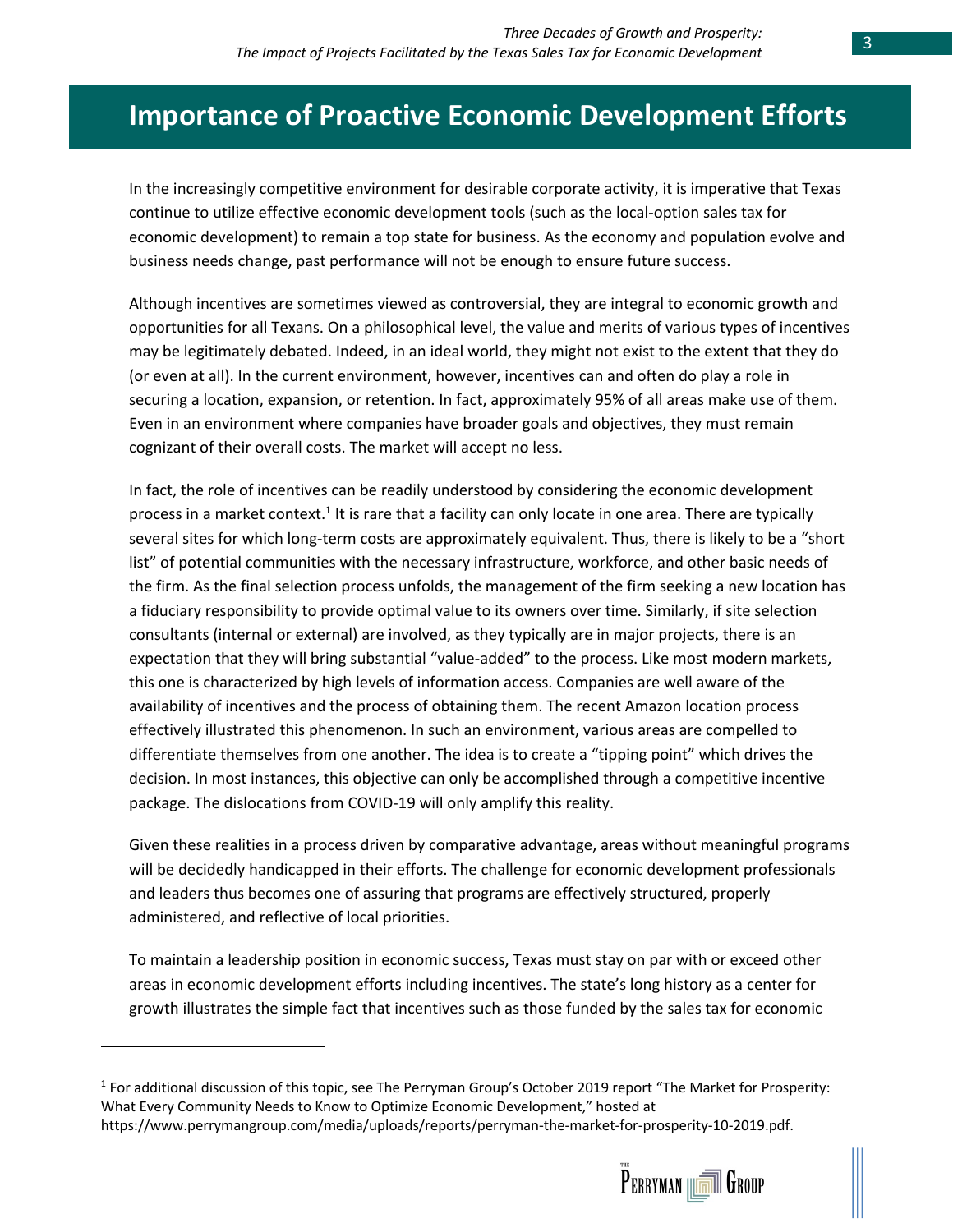development work. Texas was an "also-ran" in the race for corporate activity prior to implementing proactive measures; since that time, it has been a perennial leader.

As noted, in a post-COVID-19 environment, states across the US will inevitably become much more aggressive in their quest for new activity. Although Texas has many advantages in some areas, it is essential that Texas remain competitive. The economic development sales tax has been and will remain an essential tool in enhancing opportunities in communities across the state and, thus, overall economic growth.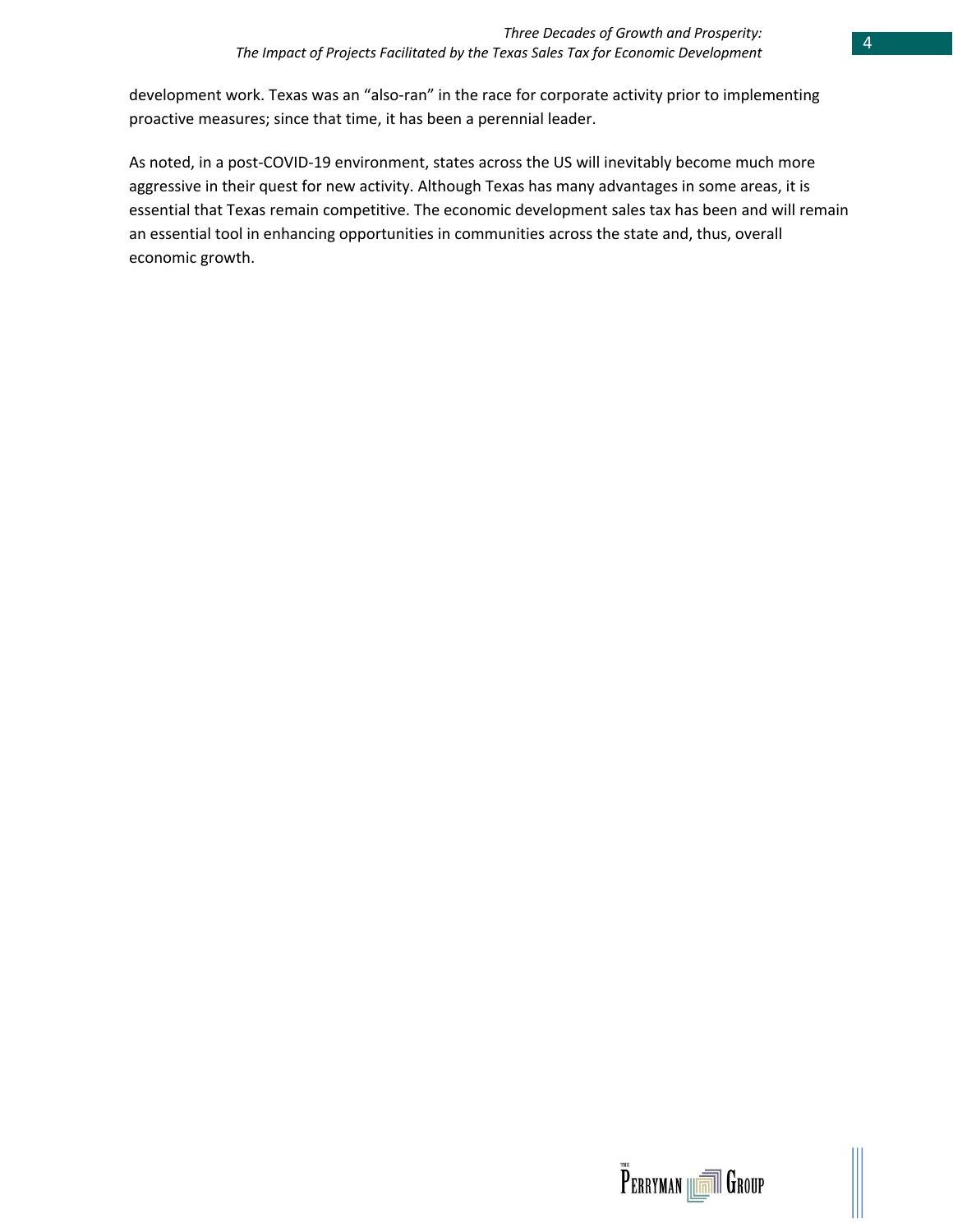# **Economic Benefits of Projects Facilitated by the Texas Sales Tax for Economic Development**

For some 30 years, local-option sales tax funds have been used to support the location, expansion, and retention of firms in communities across the state. The Perryman Group estimates that the total economic benefits of projects facilitated by the sales tax for economic development include more than **\$110.1 billion** in annual gross product and almost **1.2 million** jobs. These benefits are spread across industries and positively affect communities large and small throughout the state.

In fact, over 20% of the net new jobs generated in Texas over the past 30 years have involved efforts funded by the economic development sales tax. Moreover, the average productivity of these jobs is more than 33% higher than the state average. This activity presently constitutes 11.6% of Texas gross product and 9.5% of earnings. Every dollar paid by taxpayers to support these efforts yields \$131.84 in output and \$82.42 in income.

A brief overview of methods used is presented on page 9, with additional detail in Appendix A. Results by industry are provided in Appendix B.

| <b>Economic Benefits of Projects Facilitated by the Economic Development</b>                                                                                                                                                                                                                                                                                                                                                                                                                                                                                                                         | Sales Tax                                                       |                                                            |                             |
|------------------------------------------------------------------------------------------------------------------------------------------------------------------------------------------------------------------------------------------------------------------------------------------------------------------------------------------------------------------------------------------------------------------------------------------------------------------------------------------------------------------------------------------------------------------------------------------------------|-----------------------------------------------------------------|------------------------------------------------------------|-----------------------------|
| <b>Total</b><br><b>Expenditures</b><br>(Billions of 2019<br>Dollars)                                                                                                                                                                                                                                                                                                                                                                                                                                                                                                                                 | <b>Gross</b><br><b>Product</b><br>(Billions of<br>2019 Dollars) | Personal<br><b>Income</b><br>(Billions of 2019<br>Dollars) | <b>Employment</b><br>(Jobs) |
| \$222.170                                                                                                                                                                                                                                                                                                                                                                                                                                                                                                                                                                                            | \$110.141                                                       | \$68.860                                                   | 1,157,967                   |
| Note: Based on a representative sample of projects receiving location, expansion, or retention assistance paid for with funds from the<br>sales tax for economic development over the past 30 years and The Perryman Group's estimates of related gains in business activity. See<br>Appendix A for additional information regarding methods used and definitions of terms and Appendix B for industry detail. A job-year is<br>one person working for one year, though it could be multiple people working partial years.<br>Source: US Multi-Regional Impact Assessment System, The Perryman Group |                                                                 |                                                            |                             |

In order to illustrate the importance of the resources provided by the sales tax for economic development, The Perryman Group also looked at recent projects by local economic development corporations in Brownsville, Lubbock, Seguin, and Sulphur Springs and their economic benefits for the local areas.

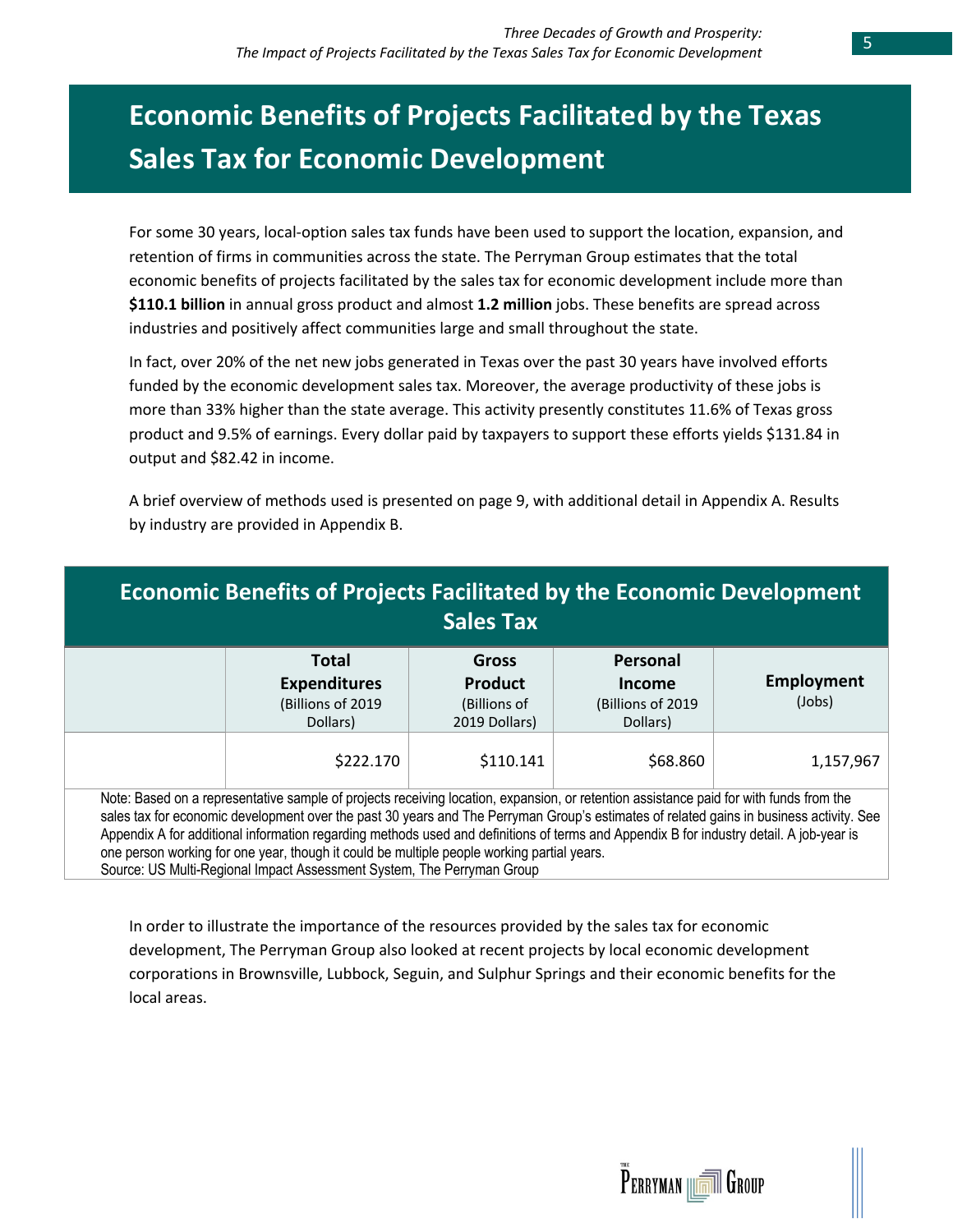# Measuring Economic Impacts

Any economic stimulus, whether positive or negative, generates multiplier effects throughout the economy. In this case, The Perryman Group used estimates of direct jobs at expansions and locations facilitated by sales tax for economic development funds and then quantified the related benefits rippling through the economy.

The Perryman Group's input-output assessment system (the US Multi-Regional Impact Assessment System, which is described in further detail in Appendix A to this report) was developed by the firm about 40 years ago and has been consistently maintained and updated since that time. The model has been used in hundreds of analyses for clients ranging from major corporations to government agencies and has been peer reviewed on multiple occasions. The impact system uses a variety of data (from surveys, industry information, and other sources) to describe the various goods and services (known as resources or inputs) required to produce another good/service. This process allows for estimation of total economic impacts (including multiplier effects).

Total economic effects are quantified for key measures of business activity:

- **Total expenditures** (or total spending) measures the dollars changing hands as a result of the economic stimulus.
- **Gross product** (or output) is production of goods and services that will come about in each area as a result of the activity. This measure is parallel to the gross domestic product numbers commonly reported by various media outlets and is a subset of total expenditures.
- **Personal income** is dollars that end up in the hands of people in the area; the vast majority of this aggregate derives from the earnings of employees, but payments such as interest and rents are also included.
- **Job gains** are expressed as "jobs" for ongoing effects or "job-years" for transitory effects such as construction or for cumulative measures. A job-year is one person working for one year, though it could be multiple persons working partial years.

Monetary values were quantified on a constant (2019) basis to eliminate the effects of inflation. Additional detail regarding the methods used is provided in Appendix A, with results by industry in Appendix B.

## **Brownsville**

A focused, team effort led to the successful recruitment of SpaceX to the Brownsville area. The Brownsville Economic Development Council worked with other local and state entities (including the Greater Brownsville Incentive Corporation, Texas Enterprise Fund, Space Port Trust Fund Cameron County) to provide incentives and a location for SpaceX to build its spaceport and the world's first commercial launch site designed for orbital missions and basic manufacturing. SpaceX designs, manufactures, and launches the world's most advanced rockets and spacecraft.

Discussions for the project began in 2011, and a decision was announced in 2014 after SpaceX considered locations in Georgia, California, Virginia, Alaska, Puerto Rico, and Florida. Test launches have

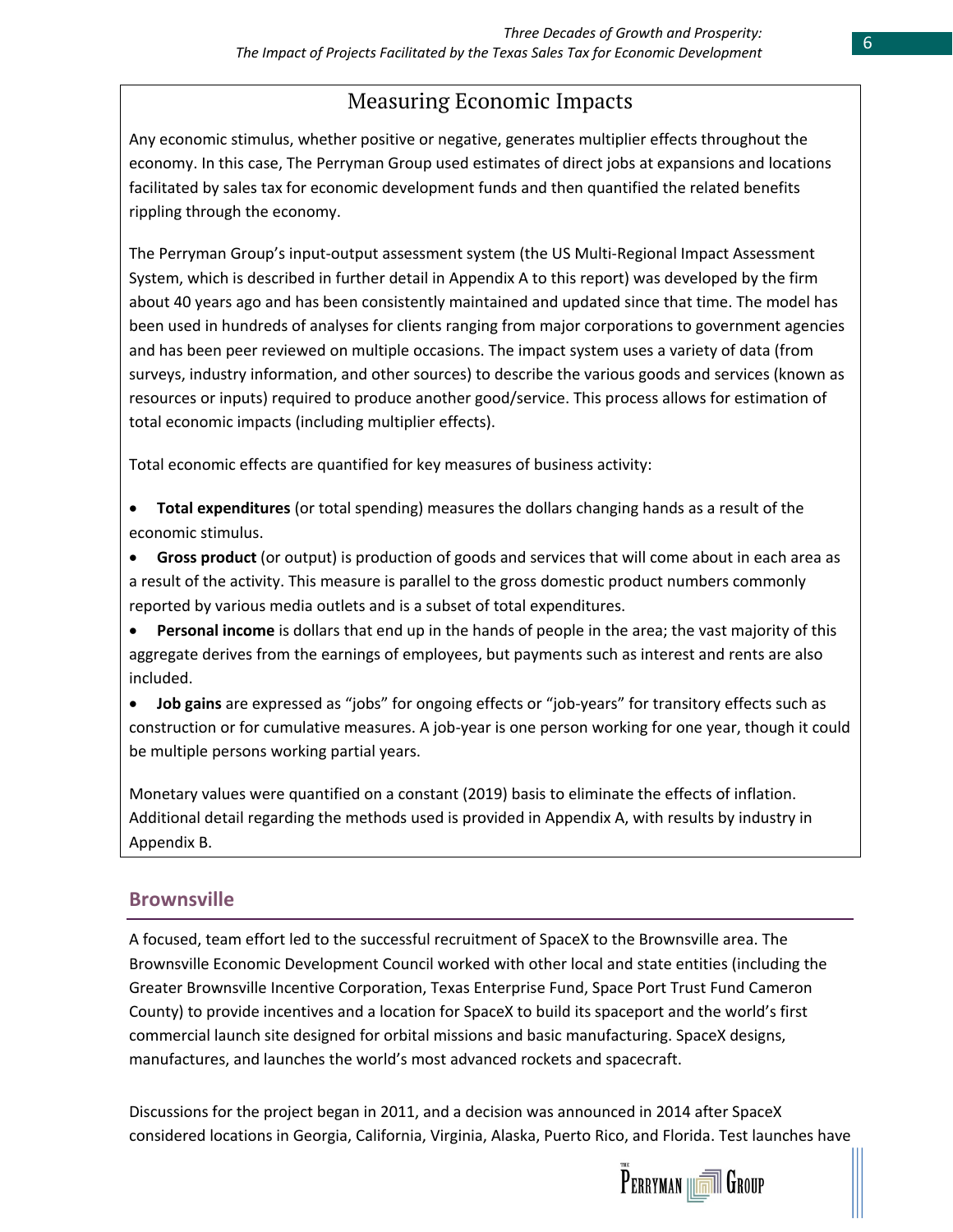taken place and prototype rockets are being built and tested with more development expected in the future at the facility. The actual site is located at Boca Chica Beach along the Texas Gulf Coast on the outskirts of Brownsville.

The Perryman Group estimates the construction of the SpaceX facility generated almost **\$80.2 million** in gross product and **936** jobs-years of employment (including multiplier effects) in the Brownsville area. The SpaceX project is expected to add **\$163.6 million** in annual gross product and **1,538** jobs to the Brownsville area economy including multiplier effects.

| <b>Economic Benefits of Recent Projects Facilitated by the Brownsville</b> |                     |                   |               |             |  |
|----------------------------------------------------------------------------|---------------------|-------------------|---------------|-------------|--|
| <b>Economic Development Corporation</b>                                    |                     |                   |               |             |  |
|                                                                            | <b>Total</b>        | <b>Gross</b>      | Personal      |             |  |
|                                                                            | <b>Expenditures</b> | <b>Product</b>    | <b>Income</b> | Employment  |  |
|                                                                            | (Millions of 2019   | (Millions of 2019 | (Millions of  | (Job-Years) |  |
|                                                                            | Dollars)            | Dollars)          | 2019 Dollars) |             |  |

| <b>CONSTRUCTION</b>                                                                                                                                                                                                                                                                                                                                                                                                                 | \$161.747                                                            | \$80.158                                                 | \$55.321                                                          | 936                  |  |
|-------------------------------------------------------------------------------------------------------------------------------------------------------------------------------------------------------------------------------------------------------------------------------------------------------------------------------------------------------------------------------------------------------------------------------------|----------------------------------------------------------------------|----------------------------------------------------------|-------------------------------------------------------------------|----------------------|--|
|                                                                                                                                                                                                                                                                                                                                                                                                                                     | <b>Total</b><br><b>Expenditures</b><br>(Millions of 2019<br>Dollars) | Gross<br><b>Product</b><br>(Millions of 2019<br>Dollars) | <b>Personal</b><br><b>Income</b><br>(Millions of<br>2019 Dollars) | Employment<br>(Jobs) |  |
| <b>ONGOING</b><br><b>BENEFITS</b>                                                                                                                                                                                                                                                                                                                                                                                                   | \$335.046                                                            | \$163.642                                                | \$104.794                                                         | 1,538                |  |
| Note: Based on construction and operations data provided by the Brownsville Economic Development Corporation. The<br>Perryman Group's estimates of related gains in business activity. See Appendix A for additional information regarding<br>methods used and definitions of terms and Appendix B for industry detail. A job-year is one person working for one year,<br>though it could be multiple people working partial years. |                                                                      |                                                          |                                                                   |                      |  |

Source: US Multi-Regional Impact Assessment System, The Perryman Group

## **Lubbock**

The Lubbock Economic Development Alliance, Inc. (LEDA) has facilitated a number of initiatives in the area including four major industrial projects over the last several years. These projects include cotton seed, plastics, and chemicals manufacturing as well as health care technology.

LEDA began working with Monsanto (later acquired by Bayer Crop Science) in 2015 on a state-of-the-art cotton seed manufacturing facility in Lubbock. The Bayer Crop Science cotton seed manufacturing plant opened in spring 2018, with industry-leading technology and efficiency.

W. L. Plastics is a manufacturer of High-Density Polyethylene (HDPE) pipe and selected Lubbock for its ninth US manufacturing facility. The company produces pipe for the oil and gas and water markets and is manufacturing pipe from its new facility at Lubbock Railport.

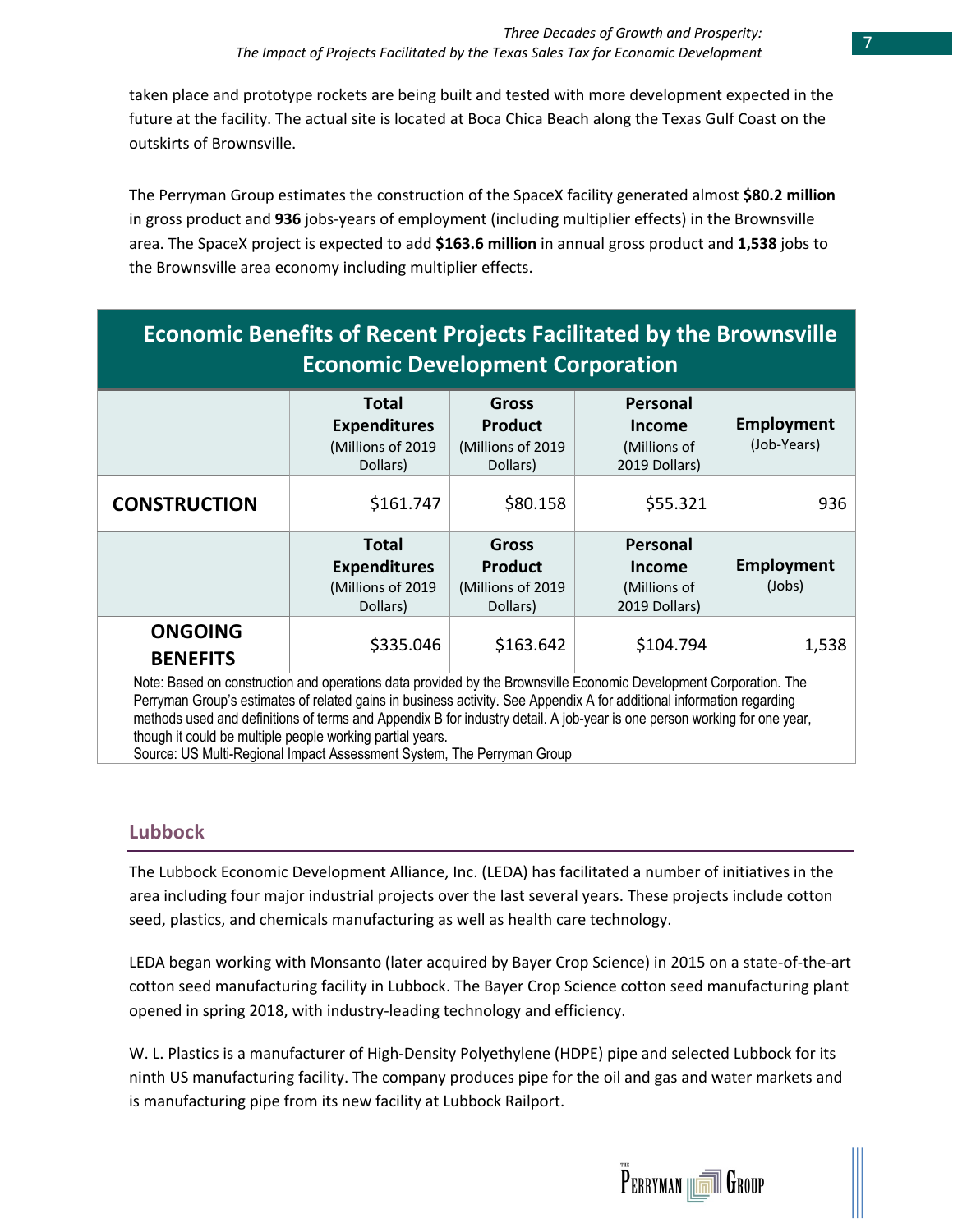In 2017, LEDA worked with Hydrite Chemical Company on expansion plans in Lubbock including necessary improvements to the road providing access to the facility. The improved street will also facilitate future development in the area.

LEDA worked with Hoverstate, a digital design and development agency specializing in health and wellness with offices in several major US cities and Italy. The successful recruitment of Hoverstate, which began operations in downtown Lubbock in 2018, helps spur growth of the technology sector and strengthens the redevelopment efforts of historic downtown Lubbock.

Construction and related activity associated with these projects is estimated to produce **\$210.3 million** in gross product and **2,420** job-years of employment (including multiplier effects) in the Lubbock area. Once fully operational, these projects are projected to generate **\$162.4 million** in annual gross product and **1,528** jobs when multipliers are included.

| <b>Economic Benefits of Recent Projects Facilitated by the Lubbock</b><br><b>Economic Development Corporation</b>                                                                                                                                                                                                                                                                                                                                                                                         |                                                                      |                                                                    |                                                     |                                  |  |  |
|-----------------------------------------------------------------------------------------------------------------------------------------------------------------------------------------------------------------------------------------------------------------------------------------------------------------------------------------------------------------------------------------------------------------------------------------------------------------------------------------------------------|----------------------------------------------------------------------|--------------------------------------------------------------------|-----------------------------------------------------|----------------------------------|--|--|
|                                                                                                                                                                                                                                                                                                                                                                                                                                                                                                           | <b>Total</b><br><b>Expenditures</b><br>(Millions of 2019<br>Dollars) | <b>Gross</b><br><b>Product</b><br>(Millions of<br>2019<br>Dollars) | Personal<br>Income<br>(Millions of<br>2019 Dollars) | <b>Employment</b><br>(Job-Years) |  |  |
| <b>CONSTRUCTION</b>                                                                                                                                                                                                                                                                                                                                                                                                                                                                                       | \$419.424                                                            | \$210.284                                                          | \$145.329                                           | 2,420                            |  |  |
| Gross<br><b>Total</b><br>Personal<br><b>Product</b><br><b>Employment</b><br><b>Expenditures</b><br>Income<br>(Millions of<br>(Millions of 2019<br>(Millions of<br>2019<br>Dollars)<br>2019 Dollars)<br>Dollars)                                                                                                                                                                                                                                                                                           |                                                                      |                                                                    |                                                     |                                  |  |  |
| <b>ONGOING BENEFITS</b><br>\$440.230<br>\$162.422<br>\$99.168<br>1,528                                                                                                                                                                                                                                                                                                                                                                                                                                    |                                                                      |                                                                    |                                                     |                                  |  |  |
| Note: Based on construction and operations data provided by the Lubbock Economic Development Corporation. The<br>Perryman Group's estimates of related gains in business activity. See Appendix A for additional information regarding<br>methods used and definitions of terms and Appendix B for industry detail. A job-year is one person working for one year,<br>though it could be multiple people working partial years.<br>Source: US Multi-Regional Impact Assessment System, The Perryman Group |                                                                      |                                                                    |                                                     |                                  |  |  |

In addition, LEDA recently partnered with the City of Lubbock and South Plains College to bring a downtown academic center to Lubbock. The downtown locations will provide better access and opportunity for numerous individuals in the area. Notable synergies and enrollment growth are anticipated as a result of greater proximity to students and Texas Tech University, which facilitates concurrent enrollment and alternate admissions programs; greater incentives for out-of-area students to attend South Plains College and ultimately Texas Tech University; more efficient use of existing facilities at other campuses; potential catalytic effect on other downtown locations; and related factors.

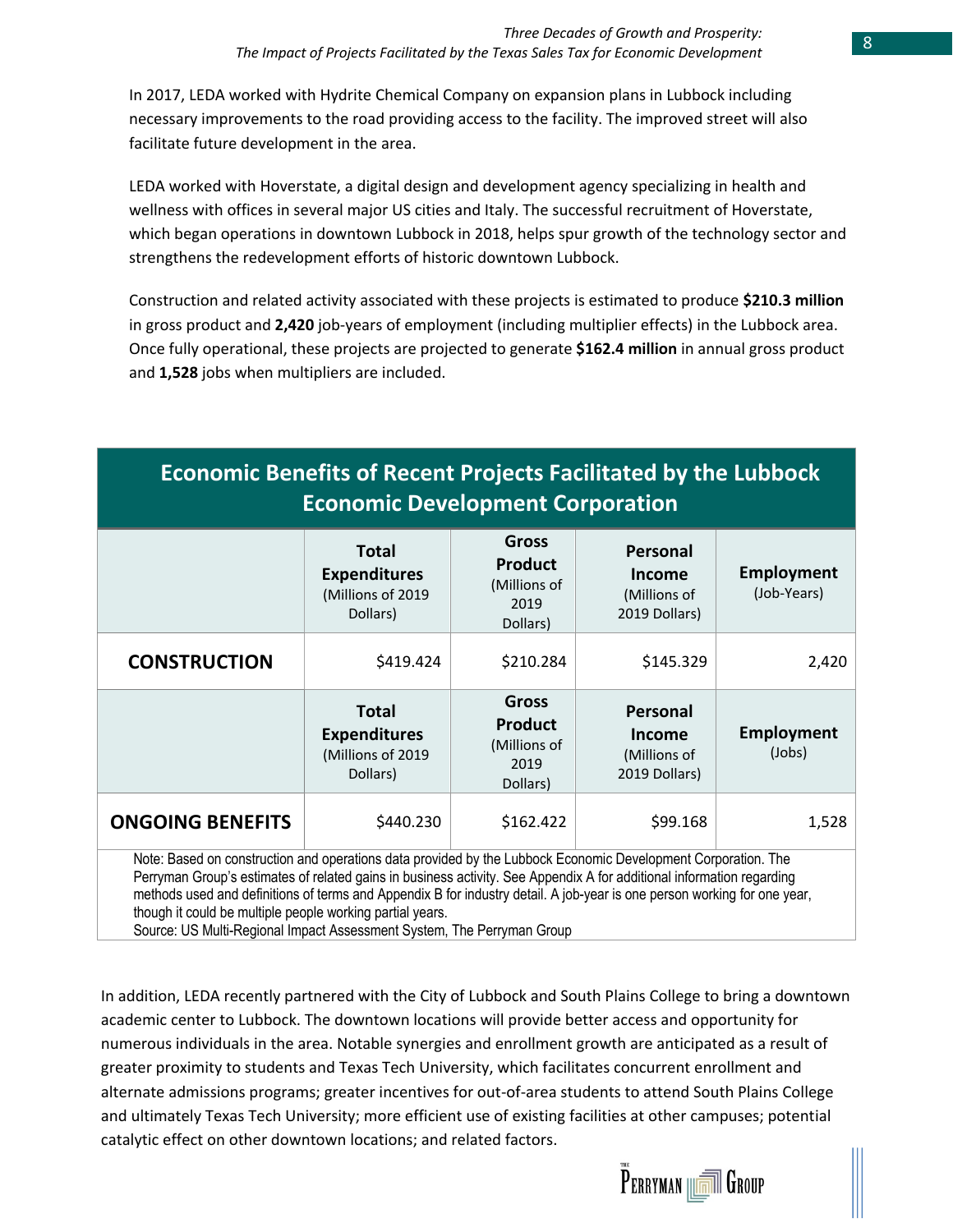In a recent study, The Perryman Group quantified the benefits associated with the downtown campus and found that anticipated renovation projects lead to gains in Lubbock area business activity including **\$22.1 million** in gross product and **252** job-years of employment when multiplier effects are considered. The total ongoing impact of the facility on business activity in the Lubbock area at maturity includes an estimated **\$35.6 million** in annual gross product and **464** jobs.<sup>2</sup>

# **Economic Benefits of a Downtown Campus for South Plains College Facilitated by the Lubbock Economic Development Corporation**

|                                                                                                                                                                                                                                                    | <b>Total</b><br><b>Expenditures</b><br>(Millions of 2019<br>Dollars) | <b>Gross</b><br><b>Product</b><br>(Millions of<br>2019<br>Dollars) | Personal<br><b>Income</b><br>(Millions of<br>2019 Dollars)        | <b>Employment</b><br>(Job-Years) |  |
|----------------------------------------------------------------------------------------------------------------------------------------------------------------------------------------------------------------------------------------------------|----------------------------------------------------------------------|--------------------------------------------------------------------|-------------------------------------------------------------------|----------------------------------|--|
| <b>CONSTRUCTION</b>                                                                                                                                                                                                                                | \$44.598                                                             | \$22.050                                                           | \$15.188                                                          | 252                              |  |
|                                                                                                                                                                                                                                                    | Total<br><b>Expenditures</b><br>(Millions of 2019<br>Dollars)        | <b>Gross</b><br><b>Product</b><br>(Millions of<br>2019<br>Dollars) | <b>Personal</b><br><b>Income</b><br>(Millions of<br>2019 Dollars) | Employment<br>(Jobs)             |  |
| <b>ONGOING</b><br><b>BENEFITS</b>                                                                                                                                                                                                                  | \$69.016                                                             | \$35.601                                                           | \$22.988                                                          | 464                              |  |
| Note: Based on a recent study of the campus by The Perryman Group. See Appendix A for additional information regarding<br>methods used and definitions of terms and Appendix B for industry detail. A job-year is one person working for one year, |                                                                      |                                                                    |                                                                   |                                  |  |

though it could be multiple people working partial years.

Source: US Multi-Regional Impact Assessment System, The Perryman Group

### **Seguin**

The Seguin Economic Development Corporation (SEDC) recruited two major manufacturing firms in 2019, Continental Structural Plastics (CSP) and United Alloy. The SEDC has focused its efforts on manufacturing projects with significant capital investment and job creation with wages above the county average annual wage; both of these projects met those criteria. Continental Structural Plastics supplies compression molded components to the automotive industry and is North America's largest manufacturer and molder of composite materials. SEDC worked to recruit the company with a land grant in the Rio Nogales Industrial Area. The project was announced in September 2019 after competition from other locations in Texas, Louisiana, and Mississippi. Construction of the facility is underway.



 $2$  The Perryman Group, "The Potential Economic Benefits of the South Plains College Lubbock Downtown Center," August 2019.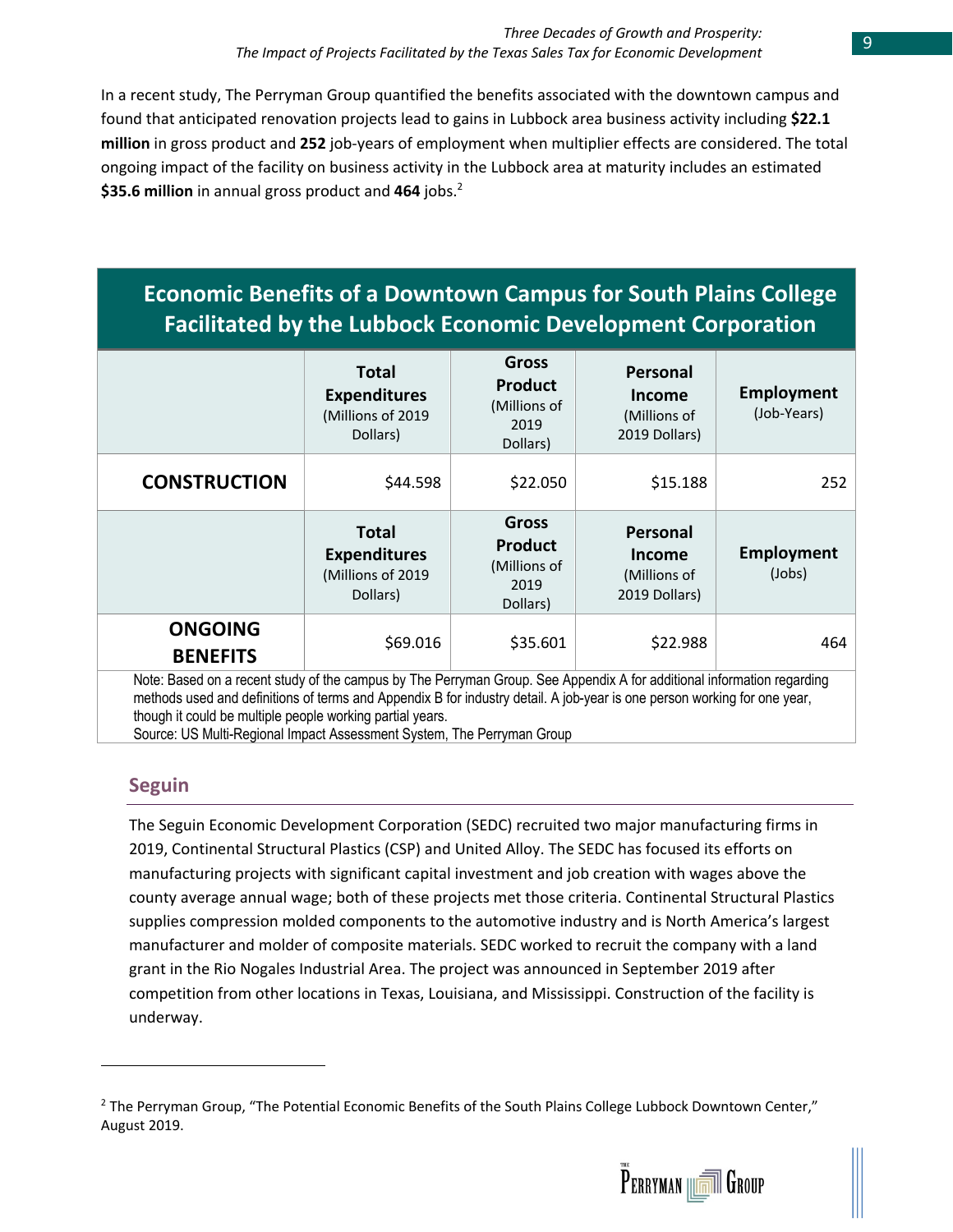United Alloy, Inc. (UAI) is a serial production metal fabrication and powder coating company which produces high-quality, leak-proof metal fuel tanks, reservoirs, skids, frames, chassis, trailers, heavy metal fabrications, and complex weldments. SEDC-owned industrial sites in the city played a key role in the incentive package for this and other companies.

The Perryman Group estimates the construction activity associated with these projects (including multiplier effects) will generate **\$94.8 million** in gross product and **1,121** job-years of employment in the Seguin area. Once fully operational, the combined benefit of these projects is projected to be **\$70.1 million** in annual gross product and **802** jobs for the Seguin area (including multiplier effects).

| <b>Economic Benefits of Recent Projects Facilitated by the Seguin</b><br><b>Economic Development Corporation</b>                                    |                                                                      |                                                                    |                                                                   |                           |  |
|-----------------------------------------------------------------------------------------------------------------------------------------------------|----------------------------------------------------------------------|--------------------------------------------------------------------|-------------------------------------------------------------------|---------------------------|--|
|                                                                                                                                                     | Total<br><b>Expenditures</b><br>(Millions of 2019<br>Dollars)        | <b>Gross</b><br><b>Product</b><br>(Millions of<br>2019<br>Dollars) | Personal<br>Income<br>(Millions of<br>2019 Dollars)               | Employment<br>(Job-Years) |  |
| <b>CONSTRUCTION</b>                                                                                                                                 | \$195.287                                                            | \$94.831                                                           | \$66.033                                                          | 1,121                     |  |
|                                                                                                                                                     | <b>Total</b><br><b>Expenditures</b><br>(Millions of 2019<br>Dollars) | <b>Gross</b><br><b>Product</b><br>(Millions of<br>2019<br>Dollars) | <b>Personal</b><br><b>Income</b><br>(Millions of<br>2019 Dollars) | Employment<br>(Jobs)      |  |
| <b>ONGOING</b><br><b>BENEFITS</b><br>Nation Disabilities in continuative and according a data member that Disabile Experiment Disabilities (The Dis | \$157.837                                                            | \$70.148                                                           | \$43.024                                                          | 802                       |  |

Note: Based on construction and operations data provided by the Seguin Economic Development Corporation. The Perryman Group's estimates of related gains in business activity. See Appendix A for additional information regarding methods used and definitions of terms and Appendix B for industry detail. A job-year is one person working for one year, though it could be multiple people working partial years.

Source: US Multi-Regional Impact Assessment System, The Perryman Group

## **Sulphur Springs**

The Sulphur Springs Economic Development Corporation (SSEDC) has a strong building program for industrial and warehouse space to aid in recruiting new companies or expansions in the area. Over the last eight years, SSEDC has completed nine buildings as well as facilitated several other building projects for new or expanding businesses which have been integral to attracting businesses such as Cell O Core, Thru Way Trailers, Summit Manufacturing, and Plant Process Fabricators, which manufacture products for a variety of industries.

Diversified Storage Systems, a maker of powder storage and movement equipment mainly used in cement plants, relocated to Sulphur Springs from California into another building constructed by the

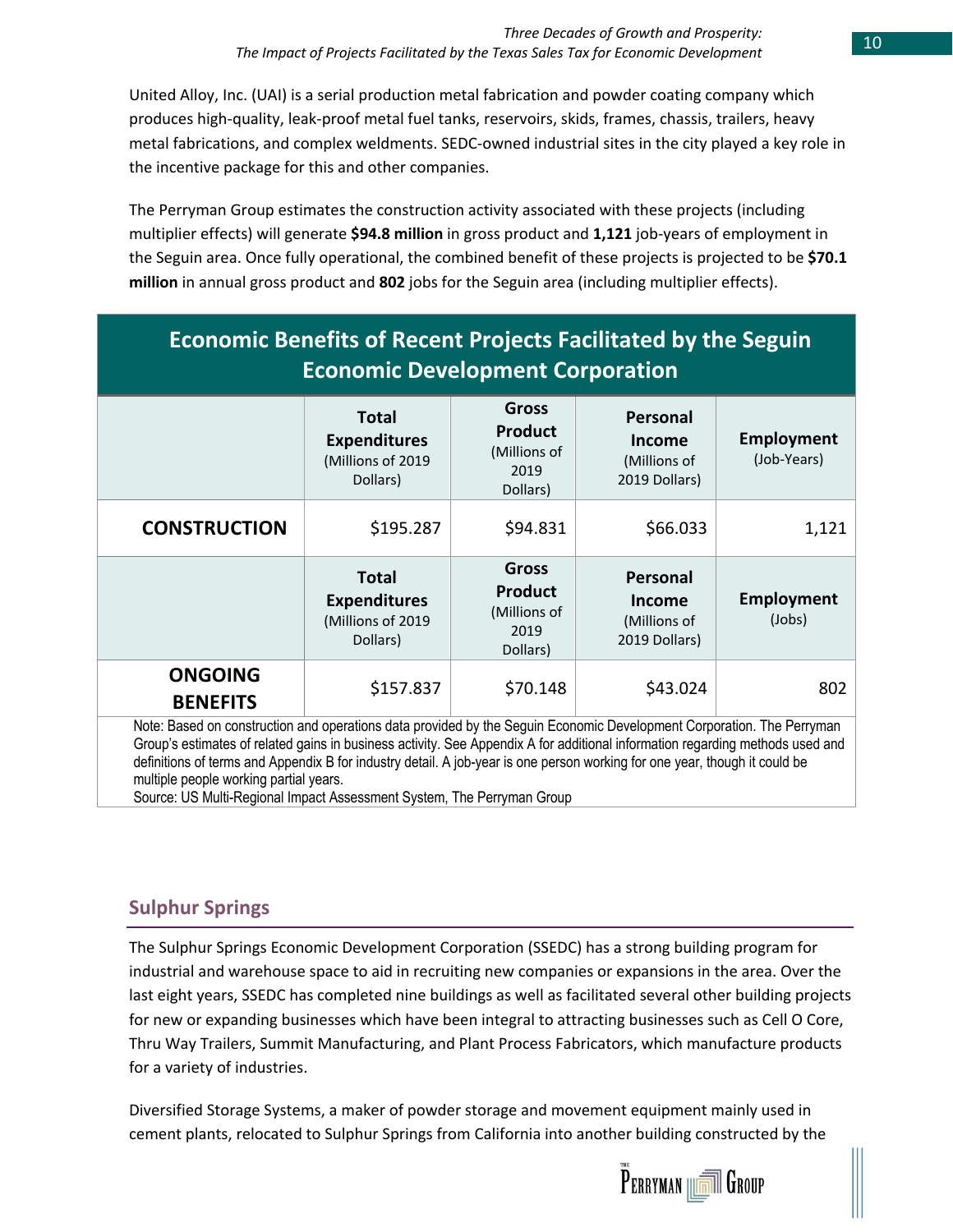SSEDC. Armorock, the world's largest producer of polymer concrete structures which eliminate corrosion in sanitary sewer collection systems and other corrosive environments, moved to the area in 2018. Another building project by SSEDC was for Load Trail, a trailer manufacturing company. Saputo (which produces dairy products such as whipping cream, half and half, and soft serve ice cream as well as International Delight Coffee Creamer) had been in Sulphur Springs for many years and a building project by SSEDC provided additional warehouse space and new offices; assistance was provided to allow Oncor Electric Delivery to relocate as part of the project. A facility for My Perfect Pet, a California company the makes high-end pet food, was also constructed.

In addition, SSEDC has provided assistance of various types to other companies including JB Weld (allowing for retention of a long-time Sulphur Springs company) and Dobyns Rods (a bass fishing rod manufacturer owned by Bass Master Champion Gary Dobyns.

The Perryman Group estimated the impact of these projects on the Sulphur Springs area economy and found that construction activity associated with these projects has some **\$81.4 million** in gross product and **964** job-years of employment (including multiplier effects). The operations of these facilities at maturity are projected to lead to gains in the local area including **\$374.9 million** in annual gross product and about **3,450** jobs (when multiplier effects are considered).

| <b>Economic Benefits of Recent Projects Facilitated by the Sulphur</b><br><b>Springs Economic Development Corporation</b>                                                                                                                                                                                                                                                                                                                                                                                         |                                                                      |                                                                 |                                                            |                                  |  |  |
|-------------------------------------------------------------------------------------------------------------------------------------------------------------------------------------------------------------------------------------------------------------------------------------------------------------------------------------------------------------------------------------------------------------------------------------------------------------------------------------------------------------------|----------------------------------------------------------------------|-----------------------------------------------------------------|------------------------------------------------------------|----------------------------------|--|--|
|                                                                                                                                                                                                                                                                                                                                                                                                                                                                                                                   | <b>Total</b><br><b>Expenditures</b><br>(Millions of 2019<br>Dollars) | <b>Gross</b><br><b>Product</b><br>(Millions of<br>2019 Dollars) | Personal<br><b>Income</b><br>(Millions of 2019<br>Dollars) | <b>Employment</b><br>(Job-Years) |  |  |
| <b>CONSTRUCTION</b>                                                                                                                                                                                                                                                                                                                                                                                                                                                                                               | \$162.624                                                            | \$81.445                                                        | \$57.012                                                   | 964                              |  |  |
| <b>Total</b><br>Personal<br><b>Gross</b><br><b>Employment</b><br><b>Product</b><br><b>Expenditures</b><br><b>Income</b><br>(Millions of 2019<br>(Millions of<br>(Millions of 2019<br>Dollars)<br>2019 Dollars)<br>Dollars)                                                                                                                                                                                                                                                                                        |                                                                      |                                                                 |                                                            |                                  |  |  |
| <b>ONGOING</b><br>\$981.494<br>\$374.888<br>\$231.863<br>3,449<br><b>BENEFITS</b>                                                                                                                                                                                                                                                                                                                                                                                                                                 |                                                                      |                                                                 |                                                            |                                  |  |  |
| Note: Based on construction and operations data provided by the Sulphur Springs Economic Development Corporation. The<br>Perryman Group's estimates of related gains in business activity. See Appendix A for additional information regarding<br>methods used and definitions of terms and Appendix B for industry detail. A job-year is one person working for one year,<br>though it could be multiple people working partial years.<br>Source: US Multi-Regional Impact Assessment System, The Perryman Group |                                                                      |                                                                 |                                                            |                                  |  |  |

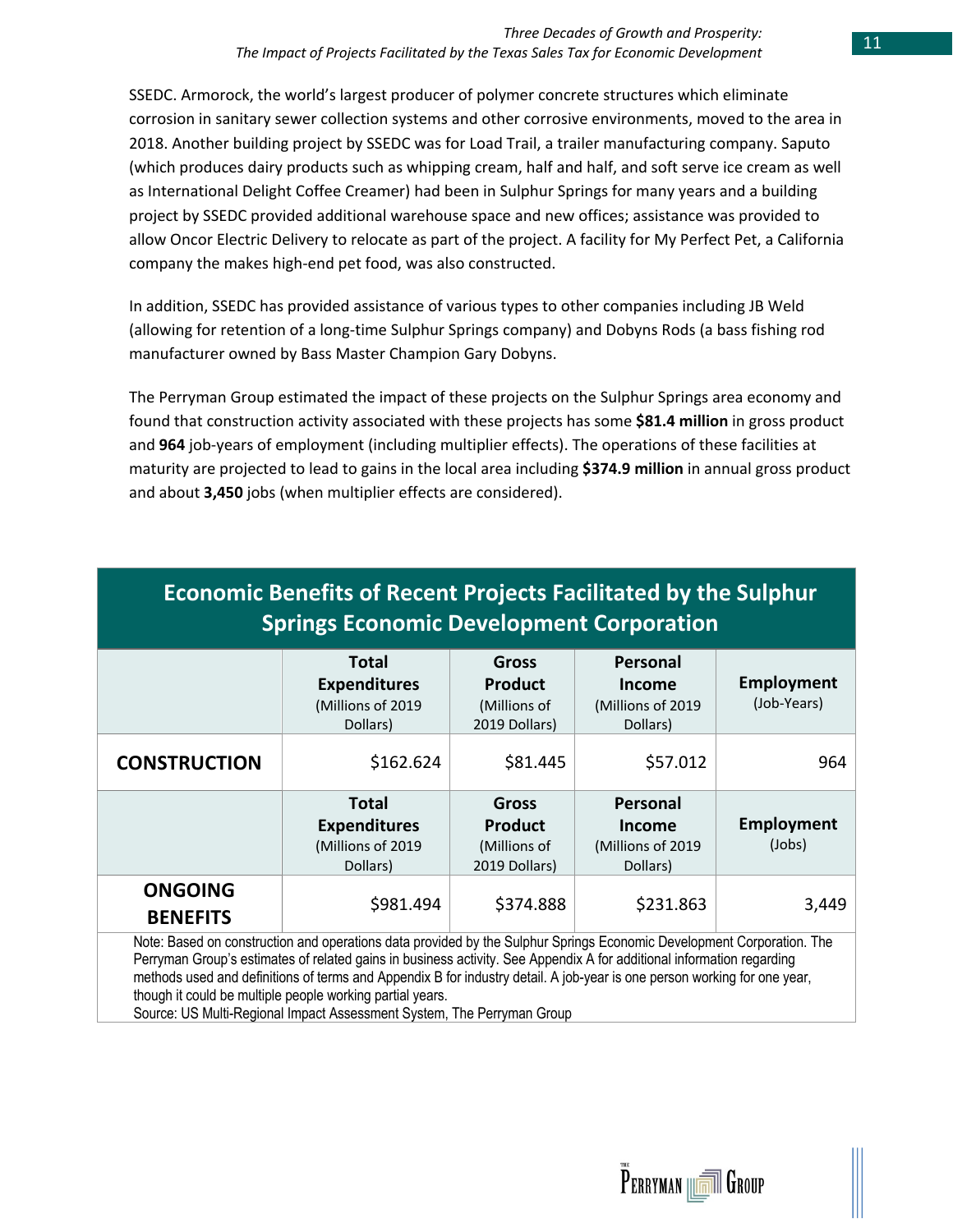# **Fiscal Benefits**

Business activity generates tax revenue. The economic stimulus associated with projects facilitated by the economic development sales tax lead to a notable increase in tax receipts to the State and local government entities including cities, counties, schools, and special districts. Taxes are generated based

The Perryman Group estimates that the fiscal benefits to the State of Texas from projects facilitated by the sales tax by economic development include **\$7.1 billion** per year, with **\$4.9** billion per year to local taxing entities across the state.

on the increase in economic activity as described in the preceding sections.

For example, the increase in retail sales associated with the total economic benefits measured in this study was quantified, and a portion of these retail sales are taxable and lead to increased receipts to local taxing entities. Economic benefits also affect demand for housing and, hence, property tax values.

When the total economic effects are

considered (such as those measured in this study), the gains in taxes from these sources are significant. The Perryman Group estimates that the fiscal benefits to the State of Texas from projects facilitated by

the sales tax by economic development include **\$7.1 billion** per year, with **\$4.9 billion** per year to local taxing entities across the state. Note that these benefits represent a net annual return on the total economic development sales taxes paid by Texas taxpayers over the past 30 years of

Every dollar of economic development sales tax revenues brings **\$8.49** to the State and **\$5.87** to local taxing authorities.

51.5% to the State and 35.6% to local taxing authorities. In addition, every dollar of economic development sales tax revenues brings \$8.49 to the State and \$5.87 to local taxing authorities.

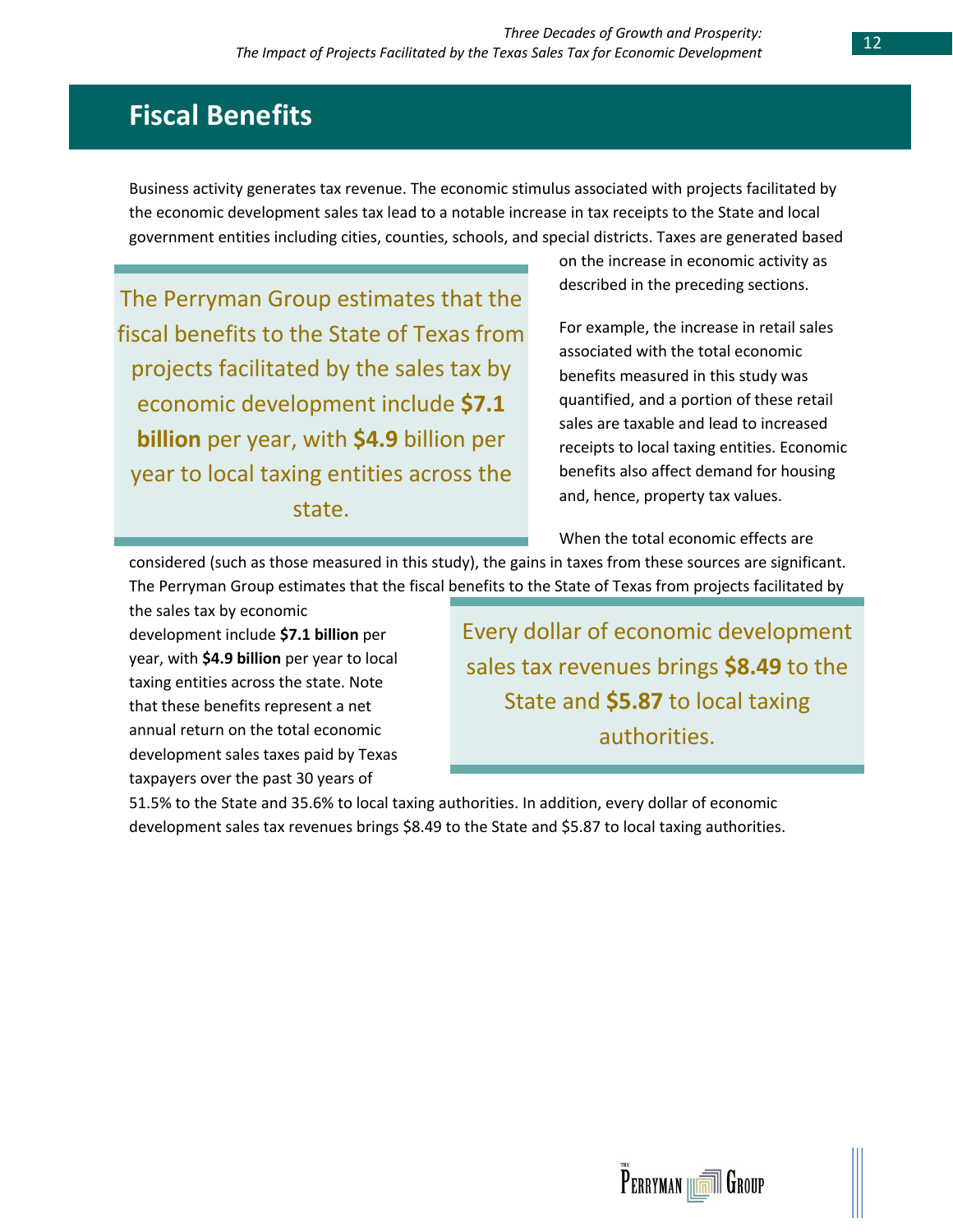# **Conclusion**

Over the past two decades, Texas has become firmly established as the national leader for economic development and business climate. In fact, the state has won the "Governor's Cup" for the most new major locations and expansions for the past eight consecutive years, as well as many other major awards for its business climate. A primary reason is the tireless efforts by local economic development professionals across the state. Without the funds provided by the sales tax for economic development, most of these local programs would lack adequate resources to compete in the global market for quality corporate locations and expansions.

The Perryman Group estimates that over the past 30 years, projects receiving location, expansion, or

A primary reason for Texas' economic success is tireless efforts by local economic development professionals across the state who rely on funds provided by the sales tax for economic development to compete for quality corporate locations, expansions, and retentions.

retention assistance funded by the localoption tax have generated **\$110.1 billion** in gross product each year and have led to the creation of almost **1.2 million** Texas jobs. More than 20% of the net new jobs generated in Texas over the past 30 years have involved efforts funded by the economic development sales tax. Moreover, the average productivity of these jobs is more than 33% higher than the state average. This activity presently constitutes 11.6% of Texas gross product and 9.5% of earnings. Every dollar paid by taxpayers to support these efforts yields \$131.84 in

output and \$82.42 in income.

The increase in business activity also leads to substantial tax receipts to the State and local governments of an estimated **\$7.1 billion** and **\$4.9 billion** per year, respectively. Every dollar of economic development sales tax revenues brings \$8.49 to the State and \$5.87 to local taxing authorities. Although some of the companies involved likely would have located in Texas without the incentives and it is not appropriate to attribute the entirety of these economic effects to the sales tax alone, it is nonetheless clear that such incentives play a definite role in many instances. It is also worthy of note that this initiative has allowed Texas to maintain a large and outstanding pool of economic development professionals who assure that the state remains innovative and competitive in its efforts.

Texas is well positioned for long-term growth, with a combination of workforce, infrastructure, cost parameters, location, and population that are desirable to many companies. Even so, for most firms, there are multiple locations that can meet these needs to varying degrees. The economic development work and incentives funded by the sales tax can be essential to securing quality locations and expansions or to retaining existing businesses. The future prosperity of communities across Texas and the state as a whole is enhanced by the resources provided by the sales tax for economic development and it has long been an indispensable asset in keeping Texas at the forefront of success.

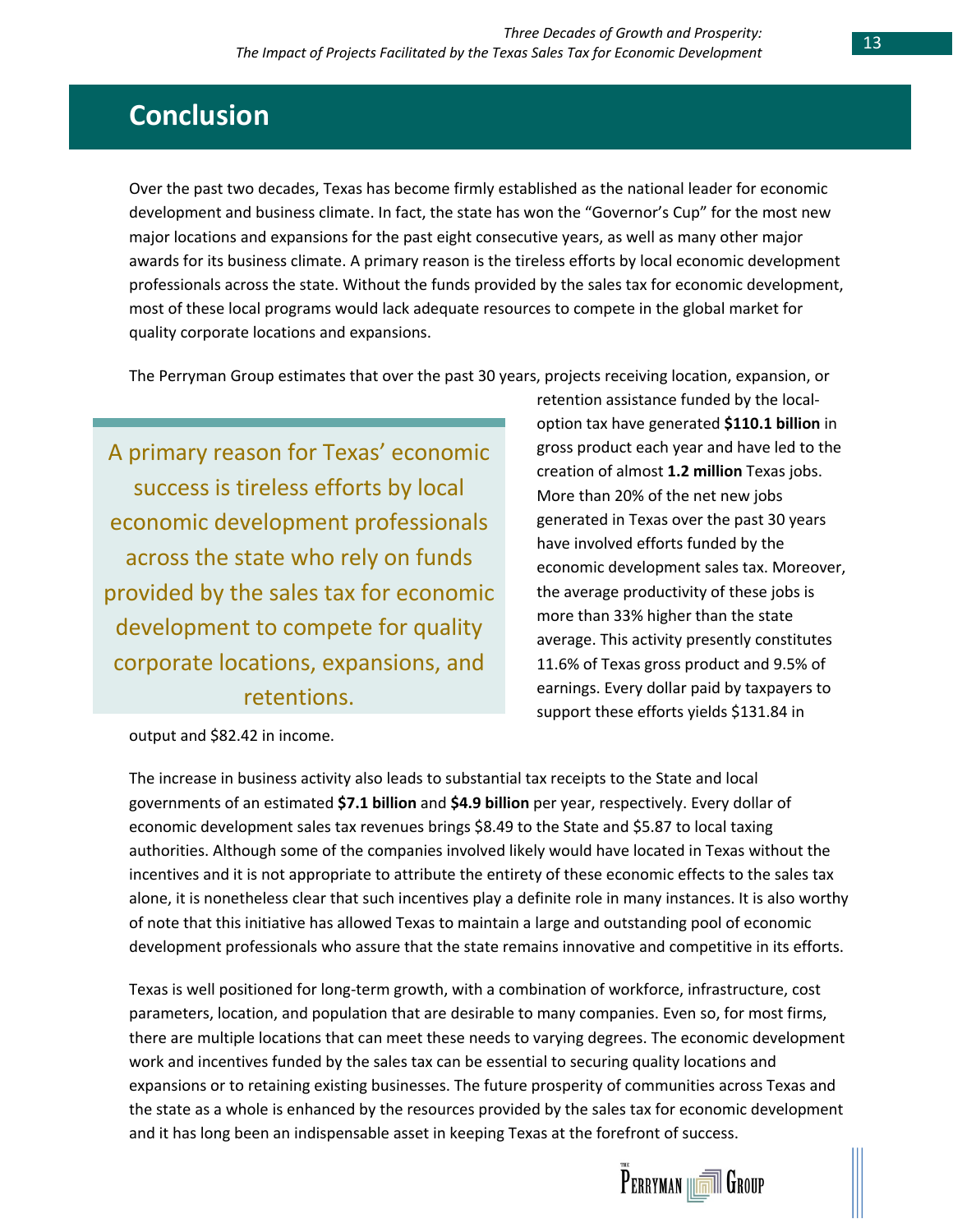# **Appendix A: Methods Used**

The US Multi-Regional Impact Assessment System (USMRIAS) measures multiplier effects of economic stimuli. The basic modeling technique employed in this study is known as dynamic input-output analysis, which essentially uses extensive survey data, industry information, and a variety of corroborative source materials to create a matrix describing the various goods and services (known as resources or inputs) required to produce one unit (a dollar's worth) of output for a given sector. Once the base information is compiled, it can be mathematically simulated to generate evaluations of the magnitude of successive rounds of activity involved in the overall production process.

There are two essential steps in conducting an input-output analysis once the system is operational. The first major endeavor is to accurately define the levels of direct activity to be evaluated. In this instance, data regarding total projects was estimated based on the 99% lower confidence bound of performance obtained from a representative sample of Economic Development Corporations. Industrial allocations are based on growth in the sectors eligible for assistance over the past 30 years, with appropriate adjustments for differing rules for smaller areas and for categories for which assistance is not typically provided. Results are also fully adjusted to account for uses of funds for purposes other than direct economic development and for unspent balances. The findings also include the offsetting effects of the sales tax payments by individuals and corporations in Texas to fund the economic development sales tax, with adjustments for savings, other taxes, and leakages from the state expenditure stream. For the specific examples in cities across Texas, local economic development professionals provided data regarding employment and construction investments which was supplemented with research by The Perryman Group. Once these direct effects were estimated, total economic impacts where quantified through model simulation as described below.

Simulations of the input-output system were utilized to measure overall economic effects of savings. The present study was conducted within the context of the US Multi-Regional Impact Assessment System (USMRIAS) which was developed and is maintained by The Perryman Group. This model has been used in hundreds of diverse applications across the country and has an excellent reputation for accuracy and credibility; it has also been peer reviewed on multiple occasions. The systems used in the current simulations reflect the unique industrial structures of Texas and each of the illustrative areas that are examined.

The USMRIAS is somewhat similar in format to the Input-Output Model of the United States which is maintained by the US Department of Commerce. The model developed by TPG, however, incorporates several important enhancements and refinements. Specifically, the expanded system includes (1) comprehensive 500-sector coverage for any county, multi-county, or urban region; (2) calculation of both total expenditures and value-added by industry and region; (3) direct estimation of expenditures for multiple basic input choices (expenditures, output, income, or employment); (4) extensive parameter localization; (5) price adjustments for real and nominal assessments by sectors and areas; (6) measurement of the induced impacts associated with payrolls and consumer spending; (7) embedded modules to estimate multi-sectoral direct spending effects; (8) estimation of retail spending activity by

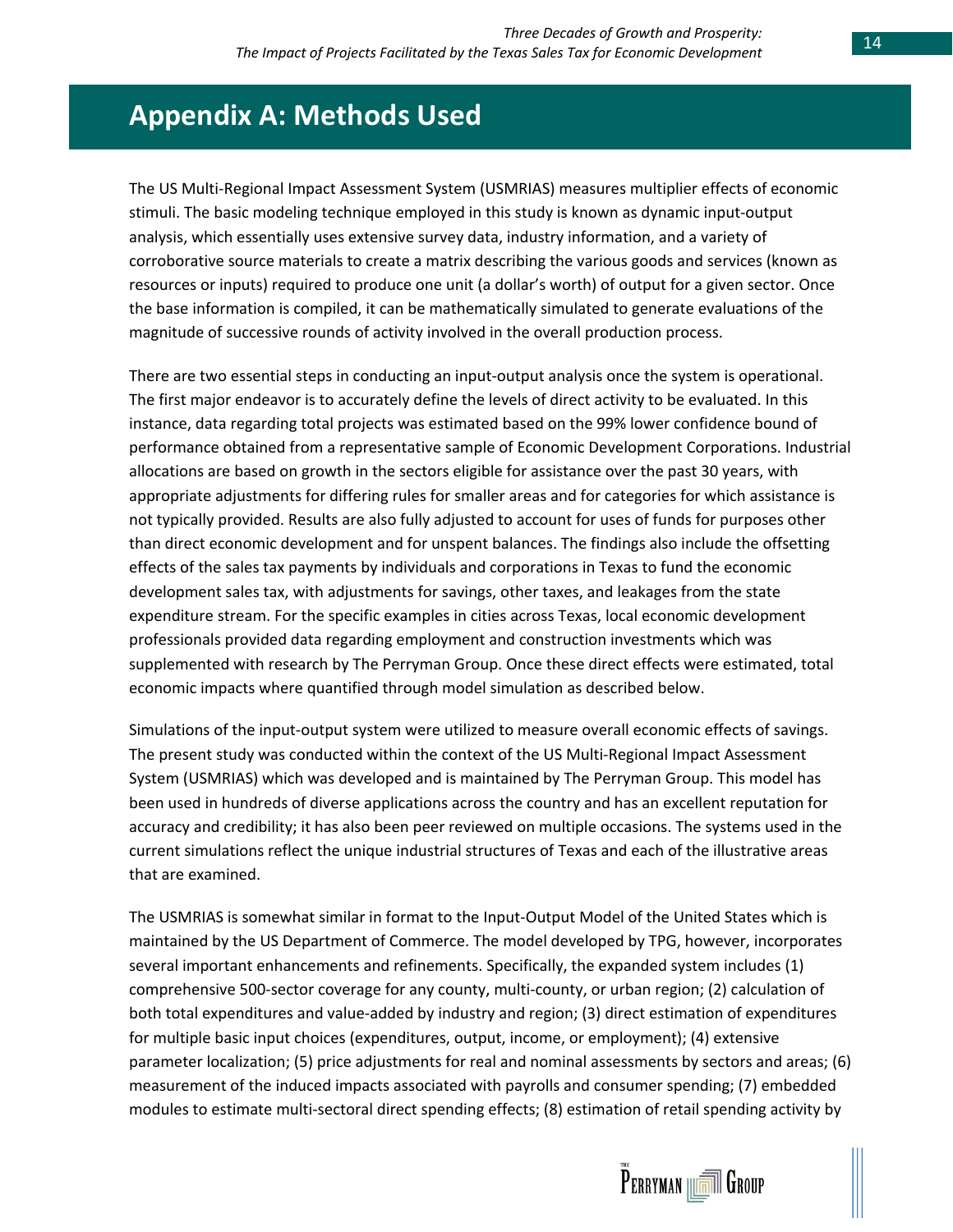consumers; and (9) comprehensive linkage and integration capabilities with a wide variety of econometric, real estate, occupational, and fiscal impact models.

The impact assessment (input-output) process essentially estimates the amounts of all types of goods and services required to produce one unit (a dollar's worth) of a specific type of output. For purposes of illustrating the nature of the system, it is useful to think of inputs and outputs in dollar (rather than physical) terms. As an example, the construction of a new building will require specific dollar amounts of lumber, glass, concrete, hand tools, architectural services, interior design services, paint, plumbing, and numerous other elements. Each of these suppliers must, in turn, purchase additional dollar amounts of inputs. This process continues through multiple rounds of production, thus generating subsequent increments to business activity. The initial process of building the facility is known as the direct effect. The ensuing transactions in the output chain constitute the indirect effect.

Another pattern that arises in response to any direct economic activity comes from the payroll dollars received by employees at each stage of the production cycle. As workers are compensated, they use some of their income for taxes, savings, and purchases from external markets. A substantial portion, however, is spent locally on food, clothing, health care services, utilities, housing, recreation, and other items. Typical purchasing patterns in the relevant areas are obtained from the Center for Community and Economic Research Cost of Living Index, a privately compiled inter-regional measure which has been widely used for several decades, and the Consumer Expenditure Survey of the US Department of Labor. These initial outlays by area residents generate further secondary activity as local providers acquire inputs to meet this consumer demand. These consumer spending impacts are known as the induced effect. The USMRIAS is designed to provide realistic, yet conservative, estimates of these phenomena.

Sources for information used in this process include the Bureau of the Census, the Bureau of Labor Statistics, the Regional Economic Information System of the US Department of Commerce, and other public and private sources. The pricing data are compiled from the US Department of Labor and the US Department of Commerce. The verification and testing procedures make use of extensive public and private sources.

Impacts were measured in constant 2019 dollars to eliminate the effects of inflation.

The USMRIAS generates estimates of the effect on several measures of business activity. The most comprehensive measure of economic activity used in this study is Total Expenditures. This measure incorporates every dollar that changes hands in any transaction. For example, suppose a farmer sells wheat to a miller for \$0.50; the miller then sells flour to a baker for \$0.75; the baker, in turn, sells bread to a customer for \$1.25. The Total Expenditures recorded in this instance would be \$2.50, that is, \$0.50 + \$0.75 + \$1.25. This measure is quite broad but is useful in that (1) it reflects the overall interplay of all industries in the economy, and (2) some key fiscal variables such as sales taxes are linked to aggregate spending.

A second measure of business activity frequently employed in this analysis is that of Gross Product. This indicator represents the regional equivalent of Gross Domestic Product, the most commonly reported statistic regarding national economic performance. In other words, the Gross Product of Texas is the

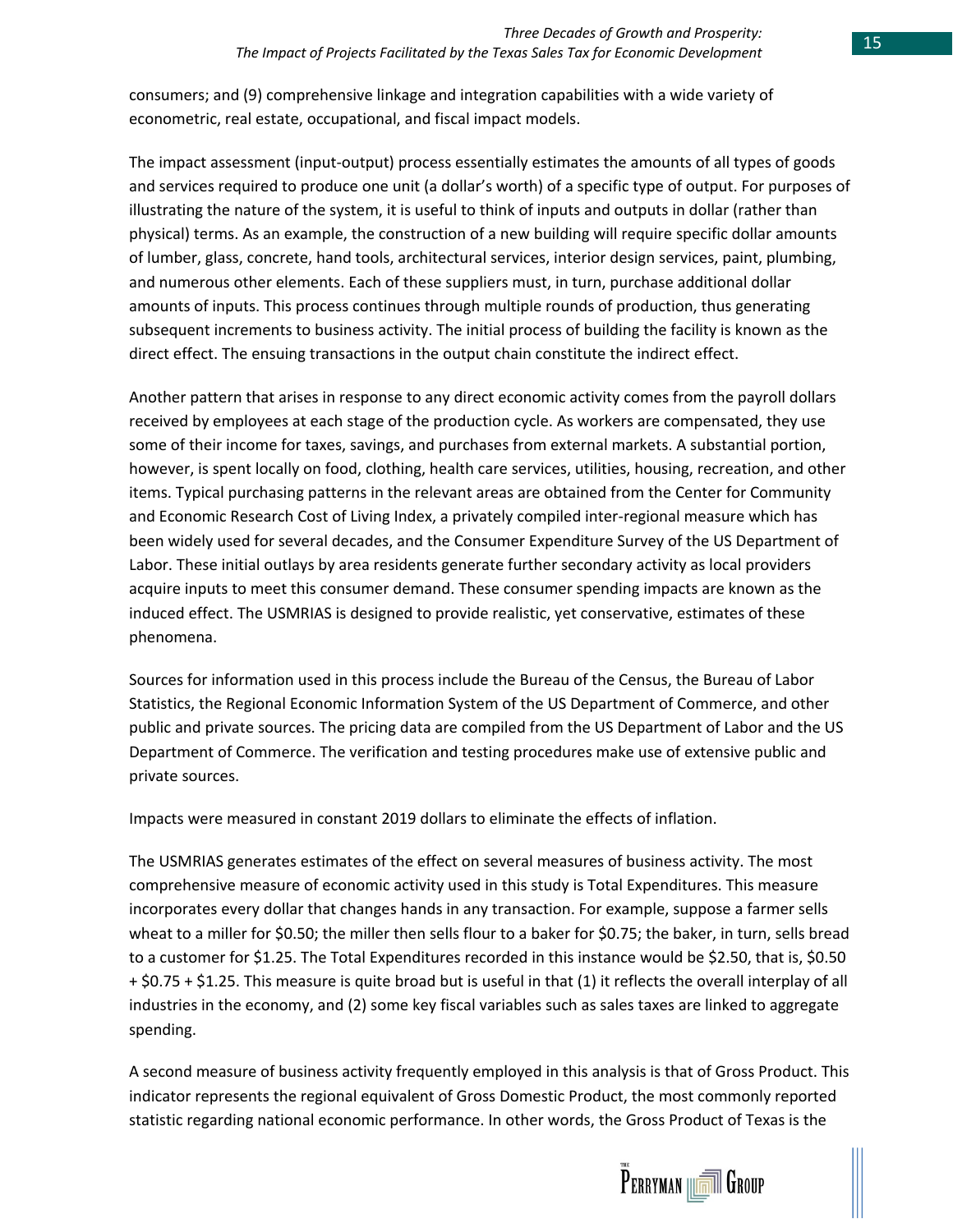amount of US output that is produced in that state; it is defined as the value of all final goods produced in a given region for a specific period of time. Stated differently, it captures the amount of value-added (gross area product) over intermediate goods and services at each stage of the production process, that is, it eliminates the double counting in the Total Expenditures concept. Using the example above, the Gross Product is \$1.25 (the value of the bread) rather than \$2.50. Alternatively, it may be viewed as the sum of the value-added by the farmer, \$0.50; the miller, \$0.25 (\$0.75 - \$0.50); and the baker, \$0.50 (\$1.25 - \$0.75). The total value-added is, therefore, \$1.25, which is equivalent to the final value of the bread. In many industries, the primary component of value-added is the wage and salary payments to employees.

The third gauge of economic activity used in this evaluation is Personal Income. As the name implies, Personal Income is simply the income received by individuals, whether in the form of wages, salaries, interest, dividends, proprietors' profits, or other sources. It may thus be viewed as the segment of overall impacts which flows directly to the citizenry.

The final aggregates used are Jobs and Job-Years, which reflect the full-time equivalent jobs generated by an activity. For an economic stimulus expected to endure (such as the ongoing operations of a facility), the Jobs measure is used. It should be noted that, unlike the dollar values described above, Jobs is a "stock" rather than a "flow." In other words, if an area produces \$1 million in output in 2018 and \$1 million in 2019, it is appropriate to say that \$2 million was achieved in the 2018-19 period. If the same area has 100 people working in 2018 and 100 in 2019, it only has 100 Jobs. When a flow of jobs is measured, such as in a construction project or a cumulative assessment over multiple years, it is appropriate to measure employment in Job-Years (a person working for a year, though it could be multiple people working for partial years). This concept is distinct from Jobs, which anticipates that the relevant positions will be maintained on a continuing basis.

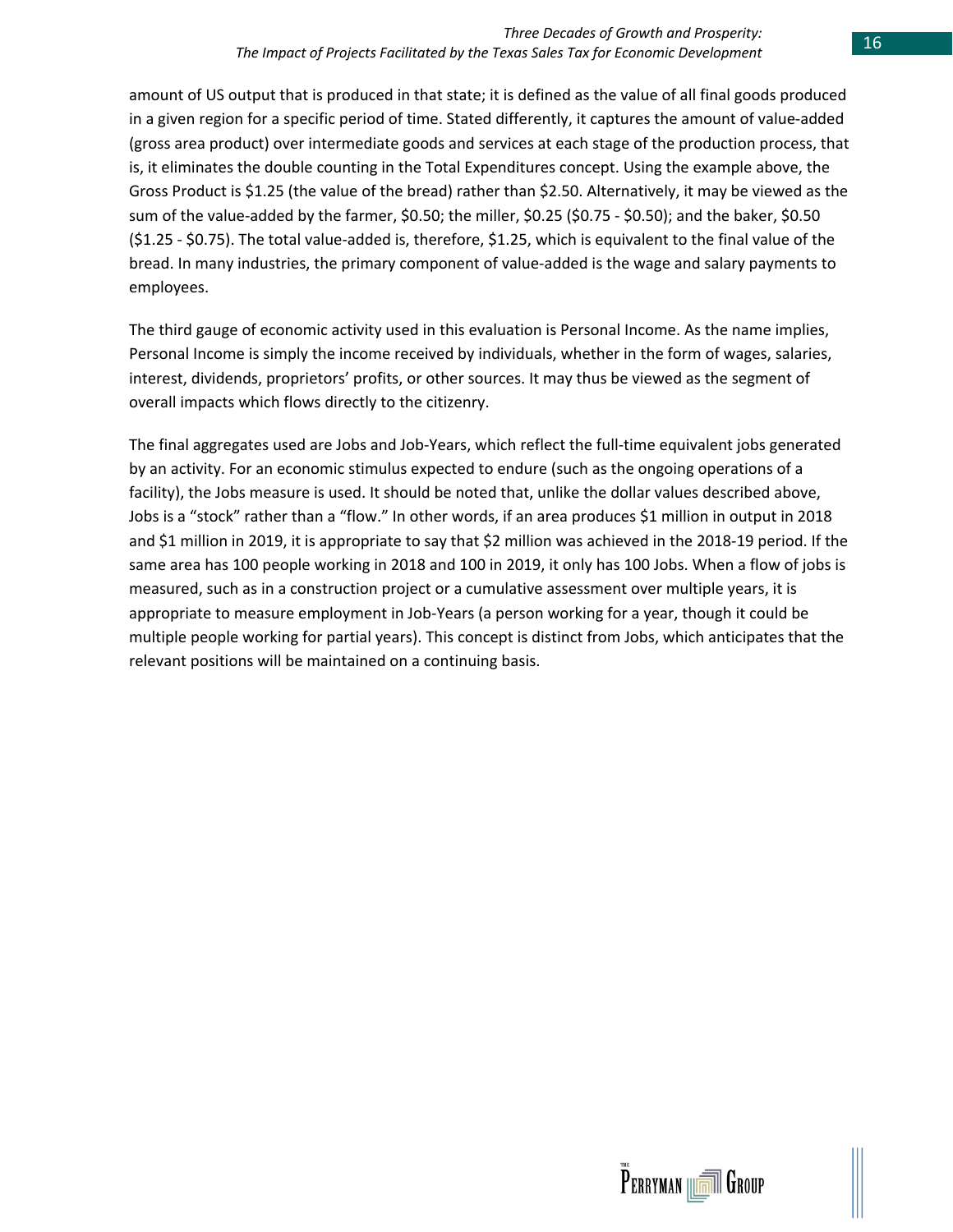# **Appendix B: Detailed Results**

#### **Total**

### **The Estimated Net Annual Economic Impact (as of 2019) of Projects Receiving Location, Expansion, or Retention Assistance Funded by the Economic Development Sales Tax on Business Activity in Texas**

Results by Industry

|                              | <b>Total</b>        | Gross              | Personal          |              |
|------------------------------|---------------------|--------------------|-------------------|--------------|
| <b>Industry</b>              | <b>Expenditures</b> | Product            | Income            | Jobs         |
| Agriculture                  | +\$3,911,189,364    | +\$1,240,269,650   | +\$810,443,158    | $+12,151$    |
| Mining                       | +\$5,252,501,618    | +\$1,203,140,699   | +\$651,203,016    | $+3,547$     |
| <b>Utilities</b>             | +\$19,147,244,226   | +\$4,286,100,335   | +\$1,870,339,815  | $+7,735$     |
| Construction                 | +\$4,010,232,432    | +\$2,200,300,342   | +\$1,813,184,466  | $+24,243$    |
| Manufacturing                | +\$39,545,195,421   | +\$11,534,196,381  | +\$6,710,029,937  | $+95,261$    |
| <b>Wholesale Trade</b>       | +\$15,683,998,673   | +\$10,612,655,076  | +\$6,119,351,472  | $+66,146$    |
| Retail Trade*                | +\$37,618,635,012   | +\$27,811,681,616  | +\$16,096,603,013 | +480,492     |
| Transportation & Warehousing | +\$11,632,732,728   | +\$7,708,868,465   | +\$5,098,370,430  | $+66,135$    |
| Information                  | +\$8,113,641,762    | +\$5,024,295,573   | +\$2,145,033,092  | $+18,288$    |
| <b>Financial Activities*</b> | +\$32,007,210,888   | +\$10,824,722,596  | +\$4,997,470,581  | +51,456      |
| <b>Business Services</b>     | +\$26,857,327,258   | +\$17,156,972,781  | +\$13,995,693,508 | +162,070     |
| <b>Health Services</b>       | +\$5,951,809,767    | +\$4,167,215,216   | +\$3,523,419,000  | $+55,395$    |
| <b>Other Services</b>        | +\$12,438,535,409   | +\$6,370,954,997   | +\$5,028,725,194  | +115,047     |
| <b>Total, All Industries</b> | +\$222,170,254,557  | +\$110,141,373,726 | +\$68,859,866,682 | $+1,157,967$ |

Source: US Multi-Regional Impact Assessment System, The Perryman Group

Notes: Monetary values given in 2019 US dollars per year. Components may not sum due to rounding. Retail Trade includes Restaurants, Financial Activities includes Real Estate. Based on the 99% lower confidence bound of performance obtained from a representative sample of Economic Development Corporations. Industrial allocation is based on growth in the sectors eligible for assistance over the past thirty years, with appropriate adjustments for differing rules for smaller areas and for categories for which assistance is not typically provided. Results are also fully adjusted to account for uses of funds for purposes other than direct economic development and for unspent balances. The findings also include the offsetting effects of the sales tax payments by individuals and corporations in Texas to fund the economic development sales tax, with adjustments for savings, other taxes, and leakages from the state expenditure stream.

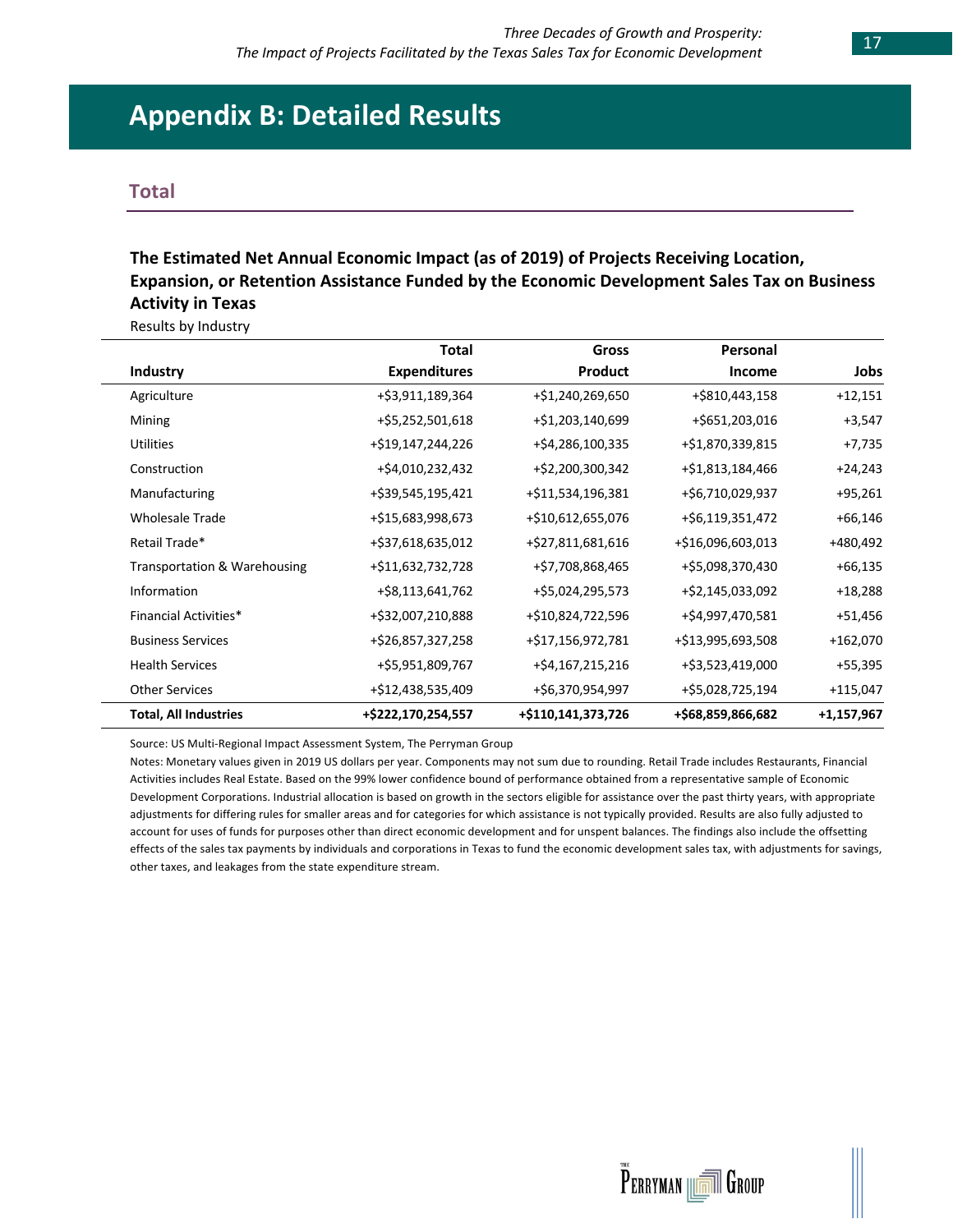#### **Brownsville**

**The Estimated Impact of Construction and Related Investment Associated with the SpaceX Project Facilitated by the Brownsville Economic Development Corporation on Local Business Activity** Results by Industry

|                                         | <b>Total</b>        | <b>Gross</b>    | Personal      | Job      |
|-----------------------------------------|---------------------|-----------------|---------------|----------|
| <b>Industry</b>                         | <b>Expenditures</b> | <b>Product</b>  | <b>Income</b> | Years*   |
| Agriculture                             | +\$2,650,986        | +\$760,253      | +\$500,718    | $+7.5$   |
| Mining                                  | $+ $47,877$         | $+ $16,252$     | $+$ \$9,052   | $+0.1$   |
| <b>Utilities</b>                        | +\$3,677,665        | +\$828,405      | +\$361,494    | $+1.5$   |
| Construction                            | +\$57,552,939       | +\$27,791,597   | +\$22,902,007 | $+306.2$ |
| Manufacturing                           | +\$23,065,041       | +\$8,691,402    | +\$5,058,042  | $+80.4$  |
| <b>Wholesale Trade</b>                  | +\$5,510,892        | $+$ \$3,728,110 | +\$2,149,661  | $+23.2$  |
| Retail Trade*                           | +\$23,438,579       | +\$17,739,191   | +\$10,338,829 | $+297.8$ |
| <b>Transportation &amp; Warehousing</b> | +\$5,644,675        | +\$3,736,538    | +\$2,471,213  | $+32.1$  |
| Information                             | +\$2,079,843        | +\$1,289,912    | +\$550,705    | $+4.7$   |
| Financial Activities*                   | +\$18,571,744       | +\$4,091,523    | +\$1,561,287  | $+15.3$  |
| <b>Business Services</b>                | +\$4,651,483        | +\$2,879,891    | +\$2,349,253  | $+27.2$  |
| <b>Health Services</b>                  | +\$5,342,803        | +\$3,735,410    | +\$3,158,324  | +49.7    |
| <b>Other Services</b>                   | +\$9,512,603        | +\$4,869,356    | +\$3,910,205  | $+90.6$  |
| <b>Total, All Industries</b>            | +\$161,747,129      | +\$80,157,841   | +\$55,320,792 | $+936.2$ |

Source: US Multi-Regional Impact Assessment System, The Perryman Group

Notes: Monetary values given in 2019 US dollars. A job-year is equivalent to one person working for one year. Components may not sum due to rounding. Retail Trade includes Restaurants, Financial Activities includes Real Estate.

### **The Estimated Annual Impact of Ongoing Operations Associated with the SpaceX Project Facilitated by the Brownsville Economic Development Corporation on Local Business Activity**

Results by Industry

|                              | Total               | Gross          | Personal        |          |
|------------------------------|---------------------|----------------|-----------------|----------|
| Industry                     | <b>Expenditures</b> | <b>Product</b> | <b>Income</b>   | Jobs     |
| Agriculture                  | +\$5,751,076        | +\$1,598,067   | $+ $1,051,663$  | $+16$    |
| Mining                       | $+ $66,018$         | +\$17,444      | $+$ \$9,053     | $+0$     |
| <b>Utilities</b>             | +\$8,410,299        | +\$1,902,703   | +\$830,290      | $+3.2$   |
| Construction                 | +\$4,551,617        | +\$2,409,686   | $+ $1,985,733$  | $+26$    |
| Manufacturing                | +\$162,625,320      | +\$78,789,321  | +\$50,278,550   | $+591$   |
| <b>Wholesale Trade</b>       | +\$9,927,529        | +\$6,724,893   | +\$3,877,632    | $+42$    |
| Retail Trade*                | +\$23,865,438       | +\$17,650,844  | +\$10,218,378   | $+305$   |
| Transportation & Warehousing | +\$36,813,414       | +\$19,534,626  | +\$12,919,502   | $+167.3$ |
| Information                  | +\$4,516,644        | +\$2,795,034   | +\$1,193,285    | $+10$    |
| Financial Activities*        | +\$38,910,085       | +\$9,056,736   | +\$3,513,795    | $+34$    |
| <b>Business Services</b>     | +\$8,088,013        | +\$4,835,771   | +\$3,944,752    | +46      |
| <b>Health Services</b>       | +\$10,928,157       | +\$7,640,782   | $+$ \$6,460,351 | $+101$   |
| <b>Other Services</b>        | +\$20,592,516       | +\$10,686,161  | +\$8,510,949    | $+196$   |
| <b>Total, All Industries</b> | +\$335,046,126      | +\$163,642,069 | +\$104,793,931  | $+1,538$ |

Source: US Multi-Regional Impact Assessment System, The Perryman Group

Notes: Monetary values given in 2019 US dollars. Components may not sum due to rounding. Retail Trade includes Restaurants, Financial Activities includes Real Estate.

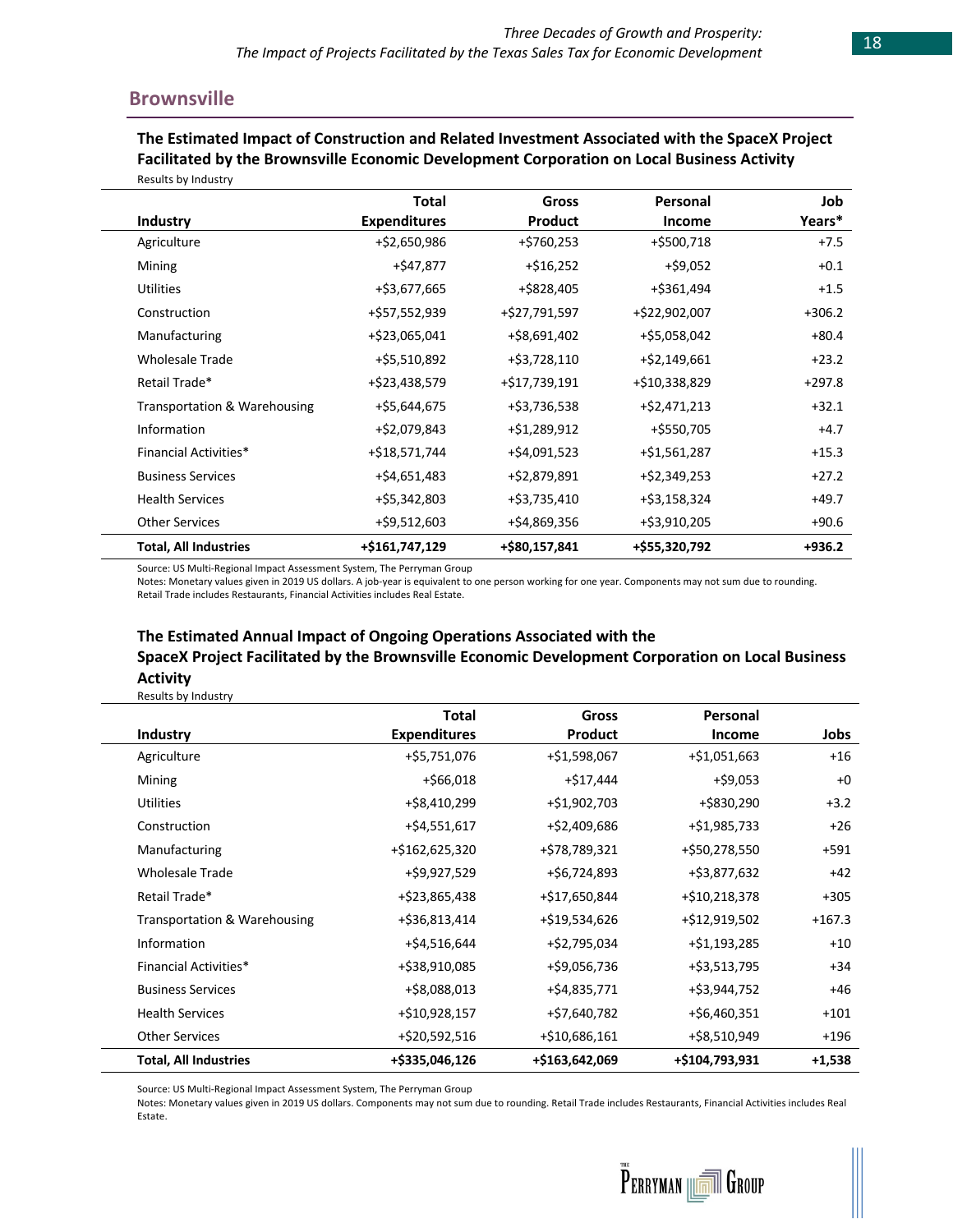#### **Lubbock**

Results by Industry

#### **The Estimated Impact of Construction and Related Investment Associated with Recent Industrial Projects Facilitated by the Lubbock Economic Development Corporation on Local Business Activity** Results by Industry

|                              | <b>Total</b>        | <b>Gross</b>    | Personal       | Job      |
|------------------------------|---------------------|-----------------|----------------|----------|
| Industry                     | <b>Expenditures</b> | <b>Product</b>  | Income         | Years*   |
| Agriculture                  | +\$6,697,383        | +\$1,860,479    | +\$1,251,091   | $+19$    |
| Mining                       | +\$1,171,926        | +\$299,362      | $+ $154,127$   | $+1$     |
| <b>Utilities</b>             | +\$9,263,224        | +\$2,086,165    | +\$910,347     | $+3.8$   |
| Construction                 | +\$146,998,879      | +\$71,019,138   | +\$58,524,192  | +782     |
| Manufacturing                | +\$50,972,314       | +\$18,643,057   | +\$11,324,053  | $+173$   |
| <b>Wholesale Trade</b>       | +\$19,614,187       | +\$13,268,989   | +\$7,651,017   | $+83$    |
| Retail Trade*                | +\$60,461,846       | +\$45,758,214   | +\$26,668,771  | $+768$   |
| Transportation & Warehousing | +\$11,371,390       | +\$7,539,907    | +\$4,986,626   | $+64.7$  |
| Information                  | +\$8,560,647        | $+$ \$5,305,132 | +\$2,264,931   | $+19$    |
| Financial Activities*        | +\$50,332,531       | +\$12,455,223   | +\$5,282,913   | $+53$    |
| <b>Business Services</b>     | $+ $16,155,273$     | +\$10,094,898   | +\$8,234,850   | $+95$    |
| <b>Health Services</b>       | +\$13,750,713       | +\$9,615,472    | +\$8,129,971   | $+128$   |
| <b>Other Services</b>        | +\$24,073,759       | +\$12,337,680   | +\$9,946,149   | $+230$   |
| <b>Total, All Industries</b> | +\$419,424,072      | +\$210,283,715  | +\$145,329,038 | $+2,420$ |

Source: US Multi-Regional Impact Assessment System, The Perryman Group

Notes: Monetary values given in 2019 US dollars. A job-year is equivalent to one person working for one year. Components may not sum due to rounding. Retail Trade includes Restaurants, Financial Activities includes Real Estate.

### **The Estimated Impact of Ongoing Operations (at Maturity) Associated with Recent Industrial Projects Facilitated by the Lubbock Economic Development Corporation on Local Business Activity**

|                                         | <b>Total</b>        | Gross          | Personal      |          |
|-----------------------------------------|---------------------|----------------|---------------|----------|
| <b>Industry</b>                         | <b>Expenditures</b> | <b>Product</b> | Income        | Jobs     |
| Agriculture                             | +\$65,536,326       | +\$26,422,229  | +\$17,982,974 | $+272$   |
| Mining                                  | +\$1,388,208        | +\$338,757     | +\$172,547    | $+1$     |
| <b>Utilities</b>                        | +\$9,799,805        | +\$2,212,422   | +\$965,437    | $+3.9$   |
| Construction                            | +\$6,749,229        | +\$3,571,737   | +\$2,943,335  | $+39$    |
| Manufacturing                           | +\$194,763,855      | +\$41,733,408  | +\$21,920,031 | $+310$   |
| <b>Wholesale Trade</b>                  | +\$26,881,231       | +\$18,197,370  | +\$10,492,763 | $+113$   |
| Retail Trade*                           | +\$21,469,132       | +\$16,037,263  | +\$9,310,962  | $+274$   |
| <b>Transportation &amp; Warehousing</b> | +\$12,047,951       | +\$7,951,271   | +\$5,258,687  | $+68.1$  |
| Information                             | +\$7,191,058        | +\$4,440,572   | +\$1,895,818  | $+16$    |
| <b>Financial Activities*</b>            | +\$46,143,382       | +\$13,587,966  | +\$5,311,873  | $+53$    |
| <b>Business Services</b>                | +\$19,394,380       | +\$11,293,475  | +\$9,212,583  | $+107$   |
| <b>Health Services</b>                  | +\$10,134,517       | +\$7,091,149   | +\$5,995,632  | +94      |
| <b>Other Services</b>                   | +\$18,730,530       | +\$9,544,742   | +\$7,705,776  | $+177$   |
| <b>Total, All Industries</b>            | +\$440,229,604      | +\$162,422,361 | +\$99,168,420 | $+1,528$ |

Source: US Multi-Regional Impact Assessment System, The Perryman Group

Notes: Monetary values given in 2019 US dollars. Components may not sum due to rounding. Retail Trade includes Restaurants, Financial Activities includes Real Estate.

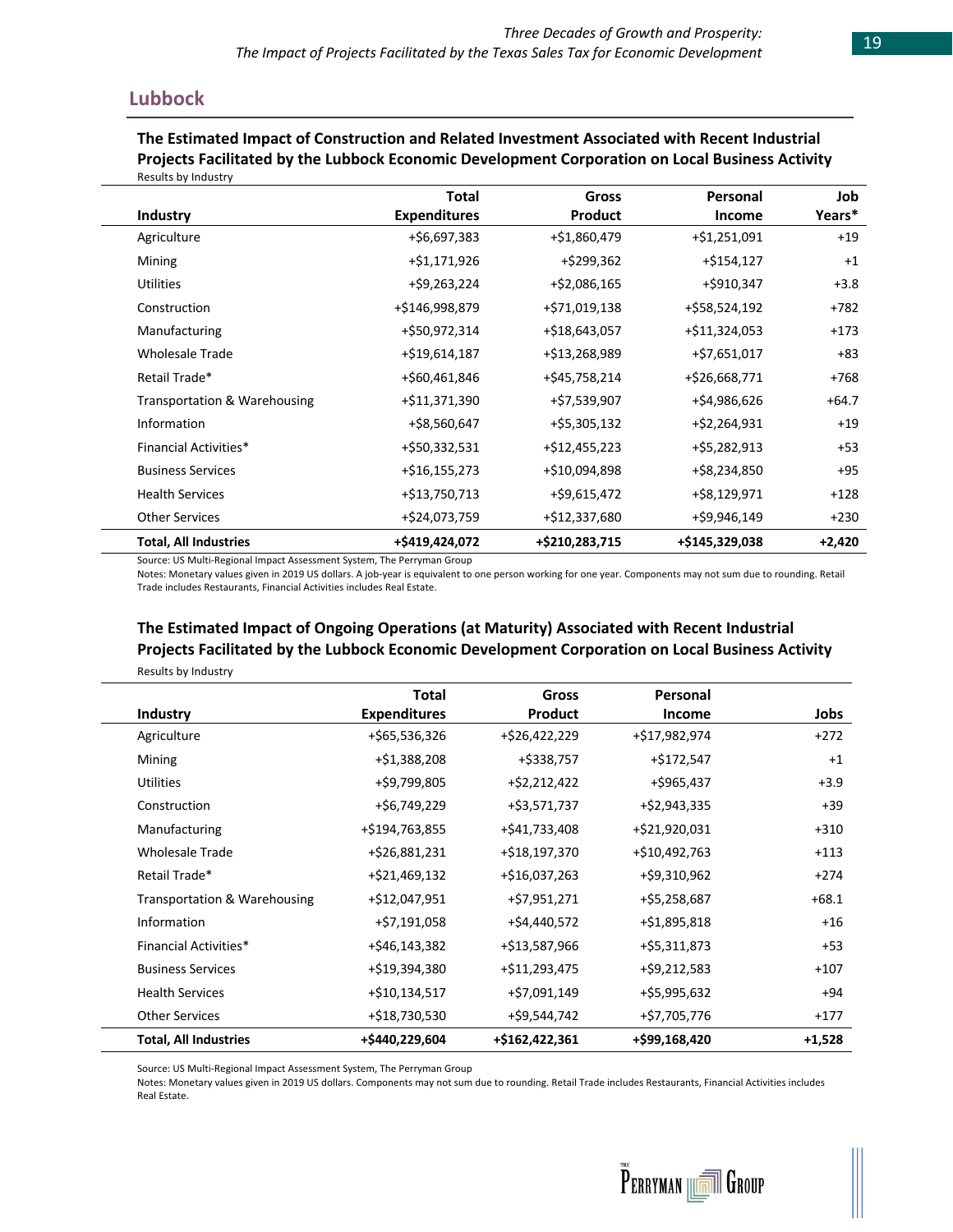### **The Impact of the Renovation Activity Associated with the South Plains College Lubbock Downtown Center on Business Activity in the Lubbock Metropolitan Statistical Area**

|                                       | <b>Total</b>        | Gross        | Personal     | Job    |
|---------------------------------------|---------------------|--------------|--------------|--------|
| Industry                              | <b>Expenditures</b> | Product      | Income       | Years* |
| Agriculture                           | \$718,868           | \$205,146    | \$138,030    | 2.0    |
| Mining                                | \$128,109           | \$34,766     | \$18,312     | 0.1    |
| Construction                          | \$15,607,322        | \$7,132,749  | \$5,877,830  | 78.6   |
| Manufacturing                         | \$5,274,573         | \$1,954,712  | \$1,175,948  | 17.1   |
| <b>Transportation &amp; Utilities</b> | \$2,176,301         | \$1,019,947  | \$624,782    | 7.2    |
| Information                           | \$936,700           | \$576,697    | \$246,210    | 2.0    |
| <b>Wholesale Trade</b>                | \$2,102,585         | \$1,422,340  | \$820,135    | 8.9    |
| Retail Trade*                         | \$6,398,137         | \$4,840,679  | \$2,821,492  | 81.3   |
| Financial Activities*                 | \$5,307,963         | \$1,320,326  | \$557,924    | 5.4    |
| <b>Business Services</b>              | \$1,955,610         | \$1,225,300  | \$999,529    | 11.6   |
| <b>Health Services</b>                | \$1,445,339         | \$1,010,897  | \$854,723    | 13.4   |
| <b>Other Services</b>                 | \$2,546,676         | \$1,306,182  | \$1,053,043  | 24.1   |
| <b>Total, All Industries</b>          | \$44,598,183        | \$22,049,741 | \$15,187,958 | 251.6  |

#### Results by Industry

Source: US Multi-Regional Impact Assessment System, The Perryman Group

Notes: Monetary values given in 2019 US dollars. A job-year is equivalent to one person working for one year. Components may not sum due to rounding. Retail Trade includes restaurants, Financial Activities includes Real Estate. Lubbock Metropolitan Statistical Area includes Crosby, Lynn, and Lubbock counties.

### **The Total Impact of Ongoing Operations and Student Spending (as of Fiscal Year 2022) Associated with the South Plains College Lubbock Downtown Center on Business Activity in the Lubbock Metropolitan Statistical Area**

#### Results by Industry

|                                       | <b>Total</b>        | Gross        | Personal     |     |
|---------------------------------------|---------------------|--------------|--------------|-----|
| Industry                              | <b>Expenditures</b> | Product      | Income       | Job |
| Agriculture                           | \$1,421,186         | \$400,532    | \$268,837    |     |
| Mining                                | \$200,578           | \$45,979     | \$23,163     |     |
| Construction                          | \$1,670,305         | \$866,958    | \$714,416    |     |
| Manufacturing                         | \$5,337,311         | \$1,807,698  | \$1,041,112  | 1   |
| <b>Transportation &amp; Utilities</b> | \$5,222,472         | \$2,015,279  | \$1,162,020  | 1   |
| Information                           | \$2,156,047         | \$1,331,626  | \$568,512    |     |
| <b>Wholesale Trade</b>                | \$2,382,602         | \$1,612,349  | \$929,701    | 1   |
| Retail Trade*                         | \$18,545,577        | \$13,991,296 | \$8,147,653  | 23  |
| <b>Financial Activities*</b>          | \$13,827,410        | \$2,504,706  | \$953,758    |     |
| <b>Business Services</b>              | \$2,350,522         | \$1,368,952  | \$1,116,702  | 1   |
| <b>Health Services</b>                | \$3,690,940         | \$2,610,294  | \$2,207,044  | 3   |
| <b>Other Services</b>                 | \$12,211,364        | \$7,045,583  | \$5,854,813  | 12  |
| <b>Total, All Industries</b>          | \$69,016,316        | \$35,601,252 | \$22,987,731 | 46  |

Source: US Multi-Regional Impact Assessment System, The Perryman Group

Notes: Monetary values given in 2019 US dollars per year. Components may not sum due to rounding. Retail Trade includes restaurants, Financial Activities includes Real Estate. A substantial portion of this activity replaces operations at a current campus. Notable synergies and enrollment growth are anticipated as a result of greater proximity to students and Texas Tech University (to facilitate concurrent enrollment and alternate admissions programs), more efficient use of existing facilities, and related factors. Student spending amount is based on projected enrollment, typical student spending patterns, and the percentage of students who live outside the local area. A substantial portion of these outlays displace spending at a current campus but are likely to increase over time due to proximity to Texas Tech University (to facilitate concurrent enrollment and alternate admissions programs) and location relative to major amenities. Lubbock Metropolitan Statistical Area includes Crosby, Lynn, and Lubbock counties.

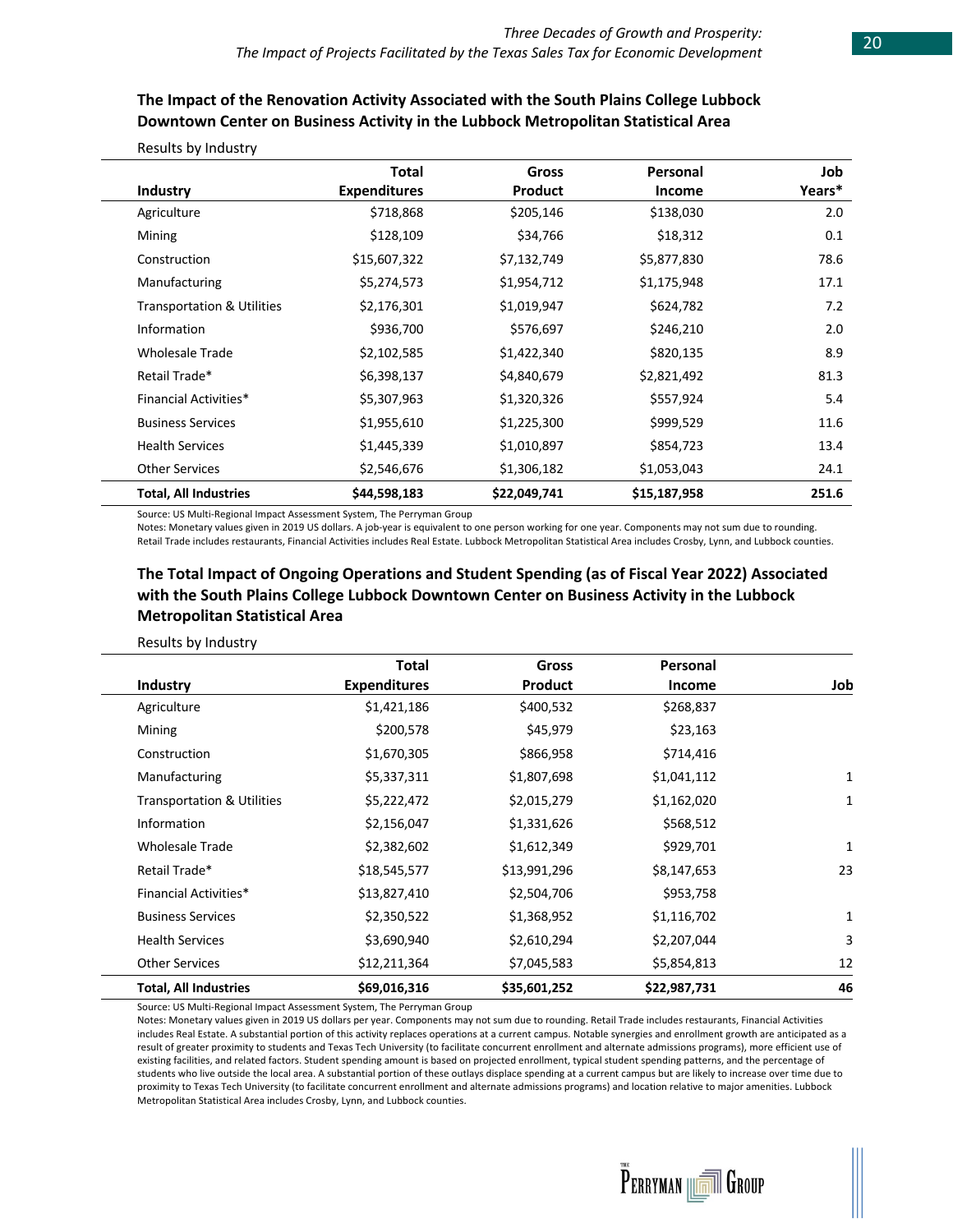### **Seguin**

#### **The Estimated Impact of Construction and Related Investment Associated with Recent Industrial Projects Facilitated by the Seguin Economic Development Corporation on Local Business Activity**

|  |  | Results by Industry |
|--|--|---------------------|
|--|--|---------------------|

|                                         | <b>Total</b>        | Gross          | Personal      | Job      |
|-----------------------------------------|---------------------|----------------|---------------|----------|
| Industry                                | <b>Expenditures</b> | <b>Product</b> | <b>Income</b> | Years*   |
| Agriculture                             | +\$3,230,076        | +\$900,202     | +\$604,062    | $+9$     |
| Mining                                  | +\$844,162          | +\$209,989     | +\$102,972    | $+1$     |
| <b>Utilities</b>                        | +\$4,245,080        | +\$956,032     | +\$417,187    | $+1.7$   |
| Construction                            | +\$72,704,944       | +\$35,146,769  | +\$28,963,126 | $+387$   |
| Manufacturing                           | +\$36,303,712       | +\$13,271,253  | +\$8,045,014  | $+119$   |
| <b>Wholesale Trade</b>                  | +\$4,687,028        | +\$3,170,761   | +\$1,828,289  | $+20$    |
| Retail Trade*                           | +\$28,741,928       | +\$21,753,910  | +\$12,678,839 | $+365$   |
| <b>Transportation &amp; Warehousing</b> | +\$4,826,631        | +\$3,201,237   | +\$2,117,184  | $+27.5$  |
| Information                             | $+ $1,664,183$      | +\$1,033,214   | $+ $441,112$  | $+4$     |
| <b>Financial Activities*</b>            | +\$18,518,915       | +\$3,949,350   | +\$1,594,147  | $+15$    |
| <b>Business Services</b>                | +\$3,703,849        | +\$2,248,954   | +\$1,834,570  | $+21$    |
| <b>Health Services</b>                  | +\$4,683,651        | +\$3,287,923   | +\$2,779,970  | $+44$    |
| <b>Other Services</b>                   | +\$11,132,352       | +\$5,701,342   | +\$4,626,832  | $+107$   |
| <b>Total, All Industries</b>            | +\$195,286,510      | +\$94,830,935  | +\$66,033,305 | $+1,121$ |

Source: US Multi-Regional Impact Assessment System, The Perryman Group

Notes: Monetary values given in 2019 US dollars. A job-year is equivalent to one person working for one year. Components may not sum due to rounding. Retail Trade includes Restaurants, Financial Activities includes Real Estate.

### **The Estimated Impact of Ongoing Operations (at Maturity) Associated with Recent Industrial Projects Facilitated by the Seguin Economic Development Corporation on Local Business Activity** Results by Industry

|                                         | Total               | <b>Gross</b>   | Personal       |        |
|-----------------------------------------|---------------------|----------------|----------------|--------|
| Industry                                | <b>Expenditures</b> | Product        | Income         | Jobs   |
| Agriculture                             | +\$2,336,444        | $+$ \$641,681  | +\$431,942     | $+6$   |
| Mining                                  | +\$905,050          | +\$215,430     | +\$104,722     | $+1$   |
| <b>Utilities</b>                        | +\$3,887,775        | +\$873,831     | +\$381,319     | $+1$   |
| Construction                            | +\$3,071,294        | +\$1,670,254   | +\$1,376,394   | $+18$  |
| Manufacturing                           | +\$94,275,795       | +\$36,616,817  | +\$21,862,544  | $+371$ |
| <b>Wholesale Trade</b>                  | +\$3,774,601        | +\$2,554,920   | $+ $1,473,193$ | $+16$  |
| Retail Trade*                           | +\$18,429,424       | +\$13,741,059  | +\$7,974,596   | $+235$ |
| <b>Transportation &amp; Warehousing</b> | +\$4,206,007        | +\$2,757,130   | +\$1,823,465   | $+24$  |
| Information                             | +\$1,147,708        | +\$710,507     | +\$303,339     | $+2$   |
| <b>Financial Activities*</b>            | +\$12,825,764       | +\$2,958,661   | +\$1,196,984   | $+11$  |
| <b>Business Services</b>                | +\$2,003,833        | $+ $1,167,618$ | +\$952,476     | $+11$  |
| <b>Health Services</b>                  | +\$3,127,910        | +\$2,195,412   | +\$1,856,245   | $+29$  |
| <b>Other Services</b>                   | +\$7,845,891        | +\$4,044,417   | +\$3,287,048   | +76    |
| <b>Total, All Industries</b>            | +\$157,837,496      | +\$70,147,738  | +\$43,024,266  | $+802$ |

Source: US Multi-Regional Impact Assessment System, The Perryman Group

Notes: Monetary values given in 2019 US dollars. Components may not sum due to rounding. Retail Trade includes Restaurants, Financial Activities includes Real Estate.